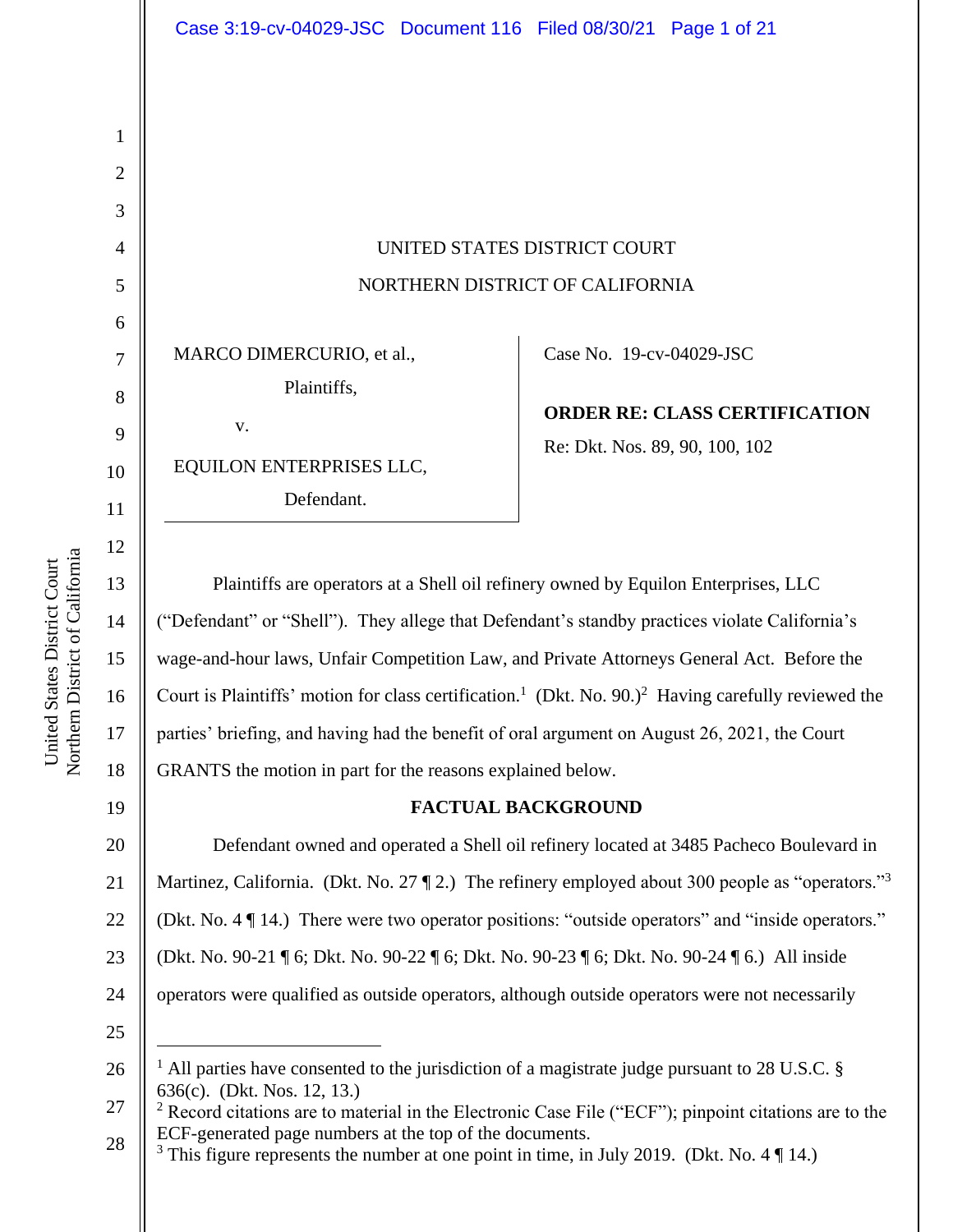#### Case 3:19-cv-04029-JSC Document 116 Filed 08/30/21 Page 2 of 21

qualified as inside operators. (Dkt. No. 90-21 ¶ 7; Dkt. No. 90-23 ¶ 7; Dkt. No. 90-24 ¶ 7.) Operators qualified to perform both positions might switch between the roles as regularly as every week or month. (Dkt. No. 90-21 ¶ 8; Dkt. No. 90-22 ¶ 8; Dkt. No. 90-23 ¶ 8; Dkt. No. 90-24 ¶ 8.) Operator duties included opening and closing valves, starting and stopping pumps, taking chemical samples, responding to refinery emergencies like fires, operating compressors and turbines, maintaining chemical inventory, blending gasoline, controlling water levels and chemicals in tanks, and loading and discharging material from ships arriving on the refinery wharf. (Dkt. No. 90-21 ¶ 3; Dkt. No. 90-22 ¶ 3; Dkt. No. 90-23 ¶ 3; Dkt. No. 90-24 ¶ 3.) Their duties supported the refinery's functions of importing crude oil, synthesizing it into gasoline, exporting gasoline out of the refinery, processing oil byproducts into intermediate gasoline, and converting petroleum byproducts into petroleum coke. (Dkt. No. 90-23 ¶ 3; Dkt. No. 90-21 ¶ 3; Dkt. No. 90-  $22 \, \text{T}$  3.)

The refinery ran 24 hours a day, seven days a week. (Dkt. No. 90-21 ¶ 9; Dkt. No. 90-22 ¶ 9; Dkt. No. 90-23 ¶ 9; Dkt. No. 90-24 ¶ 9.) Operators generally worked 12-hour shifts, either the day shift between 6:00 a.m. and 6:00 p.m., or the night shift between 6:00 p.m. and 6:00 a.m. (Dkt. No. 4 ¶ 12.) Shifts were organized in a 28-day cycle. (*Id.*) The cycle included a series of three to four night shifts (or day shifts), followed by around two days off; then a series of three to four day shifts (or night shifts), followed by around two days off; and so on. (*Id.*; Dkt. No. 90-10 at 6:1-10; Dkt. No. 90-21 ¶ 10; Dkt. No. 90-22 ¶ 10; Dkt. No. 90-23 ¶ 10; Dkt. No. 90-24 ¶ 10.) The cycle included at least one full unscheduled week called a "long change." (Dkt. No. 4 ¶ 12; Dkt. No. 90-10 at 6:17–7:19; Dkt. No. 90-21 ¶ 10; Dkt. No. 90-22 ¶ 10; Dkt. No. 90-23 ¶ 10; Dkt. No. 90-24  $\P$  10.)

23 24 25 26 27 28 Refinery employees were organized into departments. (Dkt. No. 90-21 ¶ 8; Dkt. No. 90-22 ¶ 8; Dkt. No. 90-23 ¶ 8; Dkt. No. 90-24 ¶ 8.) Each department divided operators into four "teams" or "workgroups": Team One, Team Two, Team Three, and Team Four. (Dkt. No. 90-21 ¶ 8; Dkt. No. 90-22 ¶ 8; Dkt. No. 90-23 ¶ 8; Dkt. No. 90-24 ¶ 8.) Each numbered team in each department worked the same schedule; for example, Team Four in the Operations Central Department worked the same schedule as Team Four in the Coking Department and in other departments. (Dkt. No.

1

2

3

4

5

6

7

8

9

10

11

12

13

14

15

16

17

18

19

20

21

22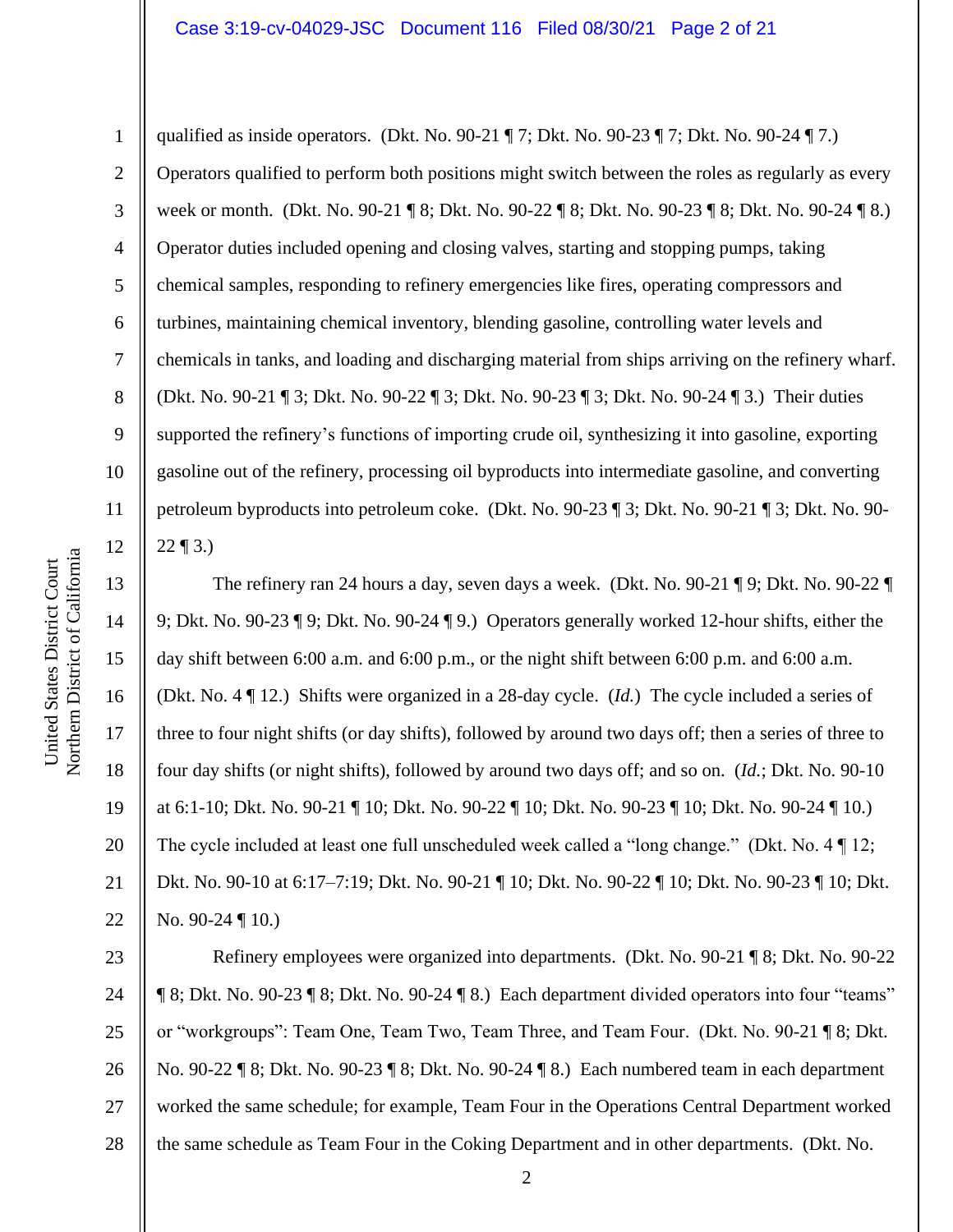90-21 ¶¶ 8, 11; Dkt. No. 90-22 ¶¶ 8, 11; Dkt. No. 90-23 ¶¶ 8, 11; Dkt. No. 90-24 ¶¶ 8, 11.)

| $^{\prime}$ |
|-------------|
| 3           |

1

**I. Collective Bargaining Agreements**

4 5 6 7 8 9 10 11 12 13 14 15 16 Operators were members of the United Steel, Paper and Forestry, Rubber, Manufacturing, Energy, Allied Industrial and Service Workers International Union, AFL-CIO, CLC ("USW"). (Dkt. No. 4 ¶¶ 3, 6.) Their terms and conditions of employment at Shell were governed by various collective bargaining agreements ("CBAs"), supplemental agreements, and "side letters" with the USW. (*Id.* ¶ 7.) The CBA dated February 1, 2015 ("2015 CBA") was effective from February 1, 2015 through January 31, 2019. (*Id.* ¶ 8.) Its appendices included the September 23, 1997 12- Hour Shift Agreement ("1997 Supplemental Agreement"), including the "Standby Coverage and Requirements" attachment, and the July 8, 1999 Supplemental Shift Agreement, 12-Hour Schedules ("1999 Supplemental Agreement"). (*Id.*) The CBA dated February 1, 2019 ("2019 CBA") was effective beginning February 1, 2019. (*Id.* ¶ 10.) Its appendices included the 1997 Supplemental Agreement and 1999 Supplemental Agreement. (*Id.*) The standby provisions of the 1997 Supplemental Agreement were effective throughout the entire class period as a supplement to the 2015 CBA or 2019 CBA. (Dkt. No. 90-6 at 4:10-16; Dkt. No. 90-9 at 4:9-14; Dkt. No. 90- 10 at 9:6-9, 17:12-17.)

The 1997 Supplemental Agreement states, in relevant part:

All employees will be required to cooperate fully to provide coverage for short notice unscheduled absences of employees. . . .

[R]egardless of the amount of notice, should other established coverage practices not result in coverage, the standby process may be used. . . .

Standby personnel must be available during the period extending 30 minutes prior to and one hour after the beginning of the shift for which designated as the standby. Standby period on day shift – 5:30 am until 7:00 am. Standby period on night shift – 5:30 pm until 7:00 pm.

Should a standby operator be required to report to work, and subsequently the regular operator report for duty prior to being considered AWOL (as defined by the Attendance Management Policy), the standby operator may be sent home and paid for his/ her time in accordance with the call-out pay guidelines.

27 28 Standby personnel must provide a telephone number at which they can be reached during the standby period and/or will be expected to carry a pager in the event they are not able to be reached directly by

17

18

19

20

21

22

23

24

25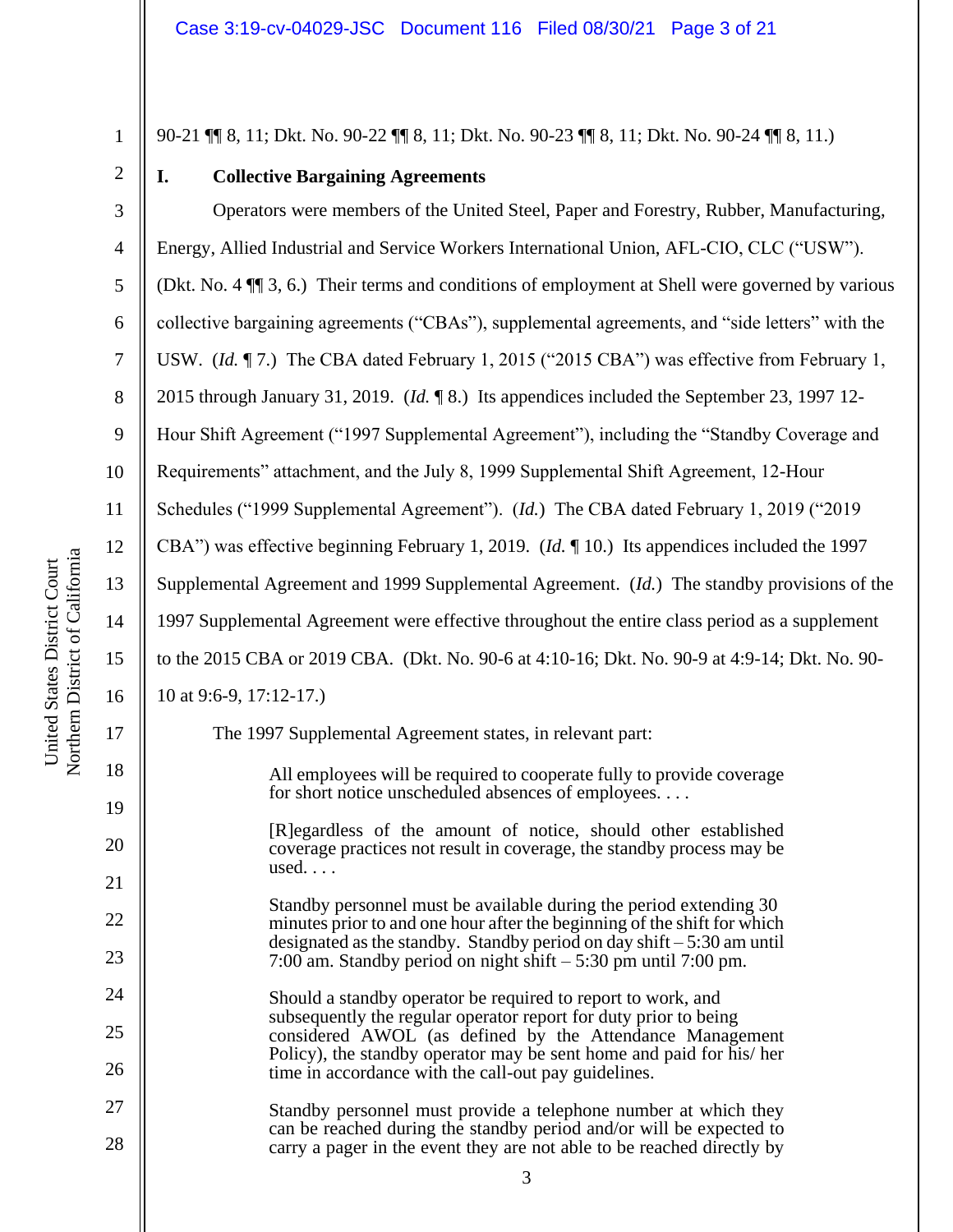|                | Case 3:19-cv-04029-JSC Document 116 Filed 08/30/21 Page 4 of 21                                                                   |
|----------------|-----------------------------------------------------------------------------------------------------------------------------------|
|                |                                                                                                                                   |
| 1              | telephone. Prompt response to Company contact is required of<br>standby personnel                                                 |
| $\overline{2}$ | Employees who are on standby for scheduled days off and who cannot                                                                |
| 3              | be contacted will be considered Absent Without Leave and subject to<br>disciplinary action.                                       |
| $\overline{4}$ | Standby personnel must be able to assume the duties for which they                                                                |
| 5              | are called within a reasonable time period of being contacted to report<br>for work. This time period is not to exceed two hours. |
| 6              | (Dkt. No. 4 at 92.) According to Shell, units or departments within the refinery might have had                                   |
| 7              | their own "guidelines" that supplemented or superseded the standby provisions in the 1997                                         |
| 8              | Supplemental Agreement. ( <i>Id.</i> $\P$ 11.)                                                                                    |
| 9              | <b>Standby</b><br>П.                                                                                                              |

10 11 12 13 14 Consistent with the 1997 Supplemental Agreement, Shell had "mandatory standby processes" designed to fill "short notice, unscheduled absence[s]," meaning absences of which Shell was notified during the shift preceding the absence or later. (Dkt. No. 4 ¶ 12.) The processes "only appl[ied] when a department or work group [was] unable to fill a vacancy on a voluntary basis." (*Id.*)

15 16 17 18 19 20 21 22 23 24 25 26 27 28 Operators were on standby for a particular shift or set of shifts. The standby period was 5:30 a.m. to 7:00 a.m. for day shifts and 5:30 p.m. to 7:00 p.m. for night shifts. (Dkt. No. 4 at 92; Dkt. No. 90-5 at 8:21-28; Dkt. No. 90-8 at 4:23–5:4.) During the standby period, the operator did not need to call Shell or be at the refinery, (Dkt. No. 4 ¶ 12), but had to be reachable in case Shell called the operator to cover an unscheduled absence. (Dkt. No. 90-10 at 24:2-14, 25:8-12, 26:17- 20.) If Shell called, according to the 1997 Supplemental Agreement, the operator had to respond promptly. (Dkt. No. 4 at 92.) If Shell told the operator to come in to cover an unscheduled absence, the operator had to arrive at the refinery within two hours. (Dkt. No. 4 at 92; Dkt. No. 90-10 at 26:13-24.) If called in, the standby operator worked the remainder of the shift (i.e., until 6:00 p.m. or 6:00 a.m.). The operator was paid the greater of (a) five hours at the regular hourly rate of pay or (b) the actual hours worked at 1.5 times the regular hourly rate of pay. (Dkt. No. 4 ¶ 12.) If not called in during the standby period, the standby operator was not paid. (Dkt. No. 90-5 at 5–6; Dkt. No. 90-7 at 9:3-24; Dkt. No. 90-10 at 29:16–30:1.) Operators who failed to answer a foreman's phone call during a standby shift were considered absent without leave ("AWOL") and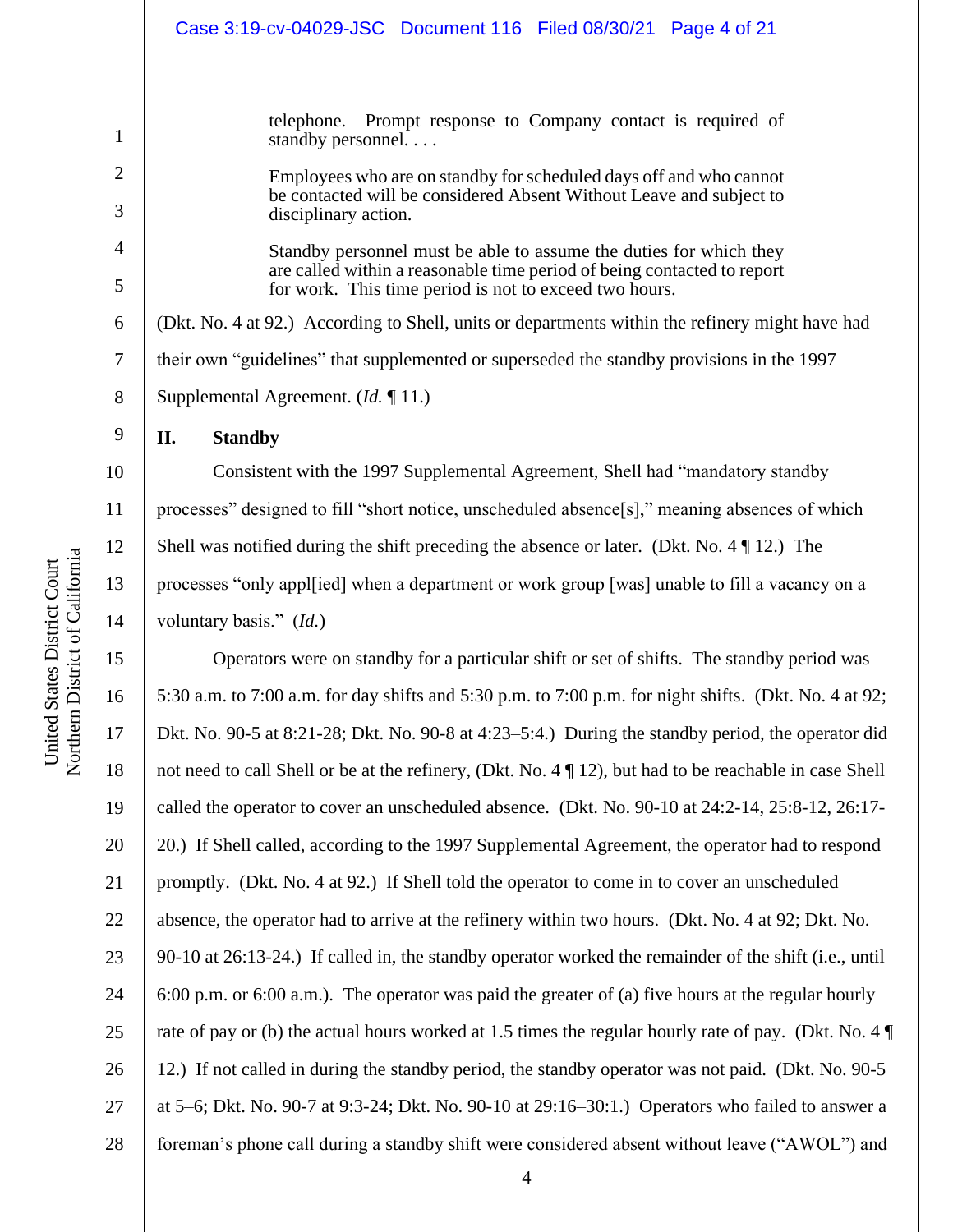could be subject to discipline. (Dkt. No. 4 at 92; Dkt. No. 90-5 at 15:16-19; Dkt. No. 90-10 at 22:4-12, 27:19–28:13; Dkt. No. 110 at 11:1-10.) Operators were also subject to disciplinary investigation if they failed to arrive within two hours of receiving the foreman's call. (Dkt. No. 90-10 at 21:3-18.)

During the class period, all operators were subject to the standby process. (Dkt. No. 90-9 at 4:9-14; Dkt. No. 90-10 at 17:5-17.) Shell only placed an operator on standby during an operator's "long change" week. (Dkt. No. 4 ¶ 12.) Shell could not put an operator on standby who was on paid time off, on approved leave, or not on a "long change." (*Id.*) Over the course of a calendar year, each operator was typically assigned to at least two "long change" weeks with standby, with no standby on the remaining "long change" weeks. (Dkt. No. 90-21 ¶ 14; Dkt. No. 90-22 ¶ 14; Dkt. No. 90-23 ¶ 14; Dkt. No. 90-24 ¶ 14.) During the "long change" weeks with standby, the operator was on standby for all day and night shifts that week; however, if the operator was called in, then the operator would not be on standby for the shift immediately following. (Dkt. No. 90-21 ¶ 16; Dkt. No. 90-22 ¶ 16; Dkt. No. 90-23 ¶ 16; Dkt. No. 90-24 ¶ 16.)

In the four calendar years between 2015 and 2018, operators were on standby for a total of 12,243 shifts. (Dkt. No. 4 ¶ 15.)

#### **III. Plaintiffs and the Proposed Class**

18 19 20 21 22 23 24 25 26 27 28 Plaintiff Marco DiMercurio worked as an operator at Shell from July 2015 until at least April 2021. (Dkt. No. 90-21 ¶ 3.) Plaintiff Charles Gaeth worked as an operator at Shell from October 1990 until August 2020. (Dkt. No. 90-22 ¶ 3.) Plaintiff John Langlitz worked as an operator at Shell from 1990 until at least April 2021. (Dkt. No. 90-23 ¶ 3.) Plaintiff Malcolm Synigal worked as an operator at Shell from around 1994 until 2018. (Dkt. No. 90-24 ¶ 3.) During their employment as operators, all four Plaintiffs were members of the USW. (Dkt. No. 4 ¶¶ 6.) Plaintiffs experienced the standby practices described above. (Dkt. No. 90-21 ¶¶ 12–20; Dkt. No. 90-22 ¶¶ 12–20; Dkt. No. 90-23 ¶¶ 12–20; Dkt. No. 90-24 ¶¶ 12–20.) Plaintiffs forewent personal, recreational, and family activities and overtime opportunities when they were on standby. (Dkt. No. 90-21 ¶¶ 21–25; Dkt. No. 90-22 ¶¶ 21–25; Dkt. No. 90-23 ¶¶ 21–25; Dkt. No. 90-24 ¶¶ 21–25.)

1

2

3

4

5

6

7

8

9

10

11

12

13

14

15

16

17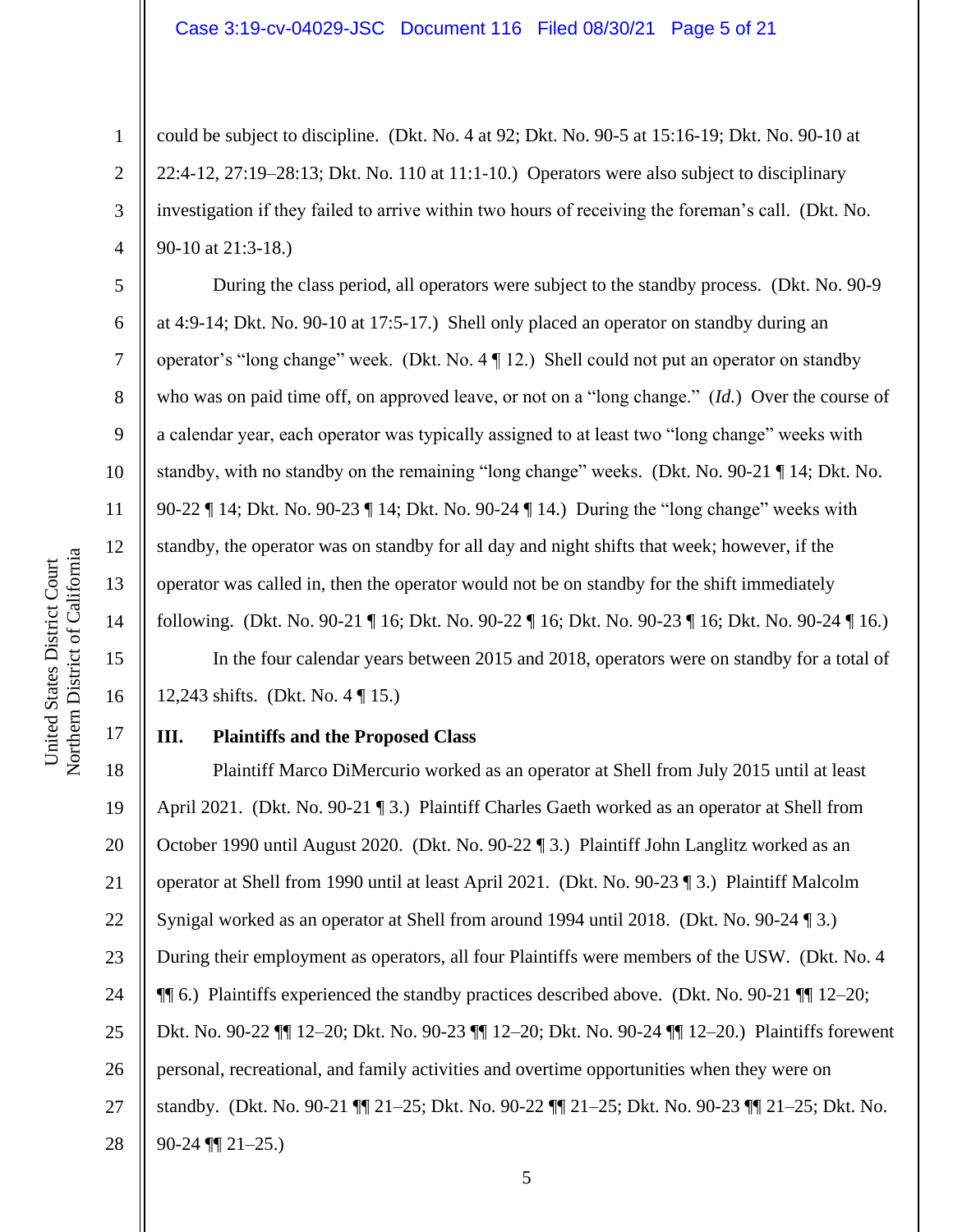2

3

4

5

6

7

8

9

10

11

12

13

14

15

16

17

18

20 other operators in the proposed class submit declarations that Shell's standby system functioned as described above. (Dkt. No. 90-17.) They attest that they were scheduled for standby during the full seven days of a "long change," at least twice a year; understood that they could be subject to discipline for missing a call during the standby period or failing to arrive at the refinery within two hours; and forewent personal, recreational, and family activities and overtime opportunities when they were on standby. (*Id.* at 5–6 ¶ 10, 7–9 ¶¶ 14–21, 14–15 ¶ 10, 16–18 ¶¶ 14–21, 23–24 ¶ 10, 25–27 ¶¶ 14–21, 31–32 ¶ 10, 33–35 ¶¶ 14–21, 39–40 ¶ 10, 41–43 ¶¶ 14–21, 48–49 ¶ 10, 50–52 ¶¶ 14–21, 56–57 ¶ 10, 58–60 ¶¶ 14–21, 64–65 ¶ 10, 66–68 ¶¶ 14–21, 74 ¶ 10, 75–77 ¶¶ 14–21, 82 ¶ 10, 83–85 ¶¶ 14–21, 90–91 ¶ 10, 92–94 ¶¶ 14–21, 99–100 ¶ 10, 101–02 ¶¶ 14–21, 108 ¶ 12, 109–11 ¶¶ 16–23, 117 ¶ 11, 118–20 ¶¶ 15–22, 124–25 ¶ 10, 126–27 ¶¶ 14–21, 133 ¶ 11, 134–36 ¶¶ 15–22, 141–42 ¶ 10, 143–45 ¶¶ 14–21, 150–51 ¶ 10, 152–54 ¶¶ 14–21, 158– 59 ¶ 10, 160–62 ¶¶ 14–21, 166–67 ¶ 10, 168–70 ¶¶ 14–21.) During the class period, none of the declarants was designated AWOL for failing to answer a call during standby. Prior to the class period, one declarant received a letter of reprimand for failing to answer a call; another was designated AWOL for failing to answer a call; and another, who served as a USW shop steward, handled a grievance related to an operator's failure to answer a call. (*Id.* at 66 ¶ 16, 143 ¶ 16, 110  $\P$  18.)

#### **PROCEDURAL HISTORY**

19 20 21 22 23 24 25 26 27 In June 2019, Plaintiffs filed their original class action complaint in California state court with a claim for "Failure to Pay Reporting Time Pay" in violation of California Industrial Welfare Commission ("IWC") Wage Order 1-2001 and derivative claims for "Failure to Pay All Wages Earned at Termination" in violation of California Labor Code §§ 200-203; "Failure to Provide Accurate Wage Statements" in violation of Labor Code §§ 226, 226.3; and "Unfair Business Practices" in violation of California's Unfair Competition Law ("UCL"), California Business and Professions Code § 17200. (Dkt. No. 1 at 19–31.) Defendant removed pursuant to the diversity jurisdiction provisions of the Class Action Fairness Act, 28 U.S.C. § 1332(d), and purported federal question jurisdiction under 28 U.S.C. § 1331. (*Id.* ¶¶ 2, 3.)

28

In the operative first amended complaint, Plaintiffs assert their previous claims and an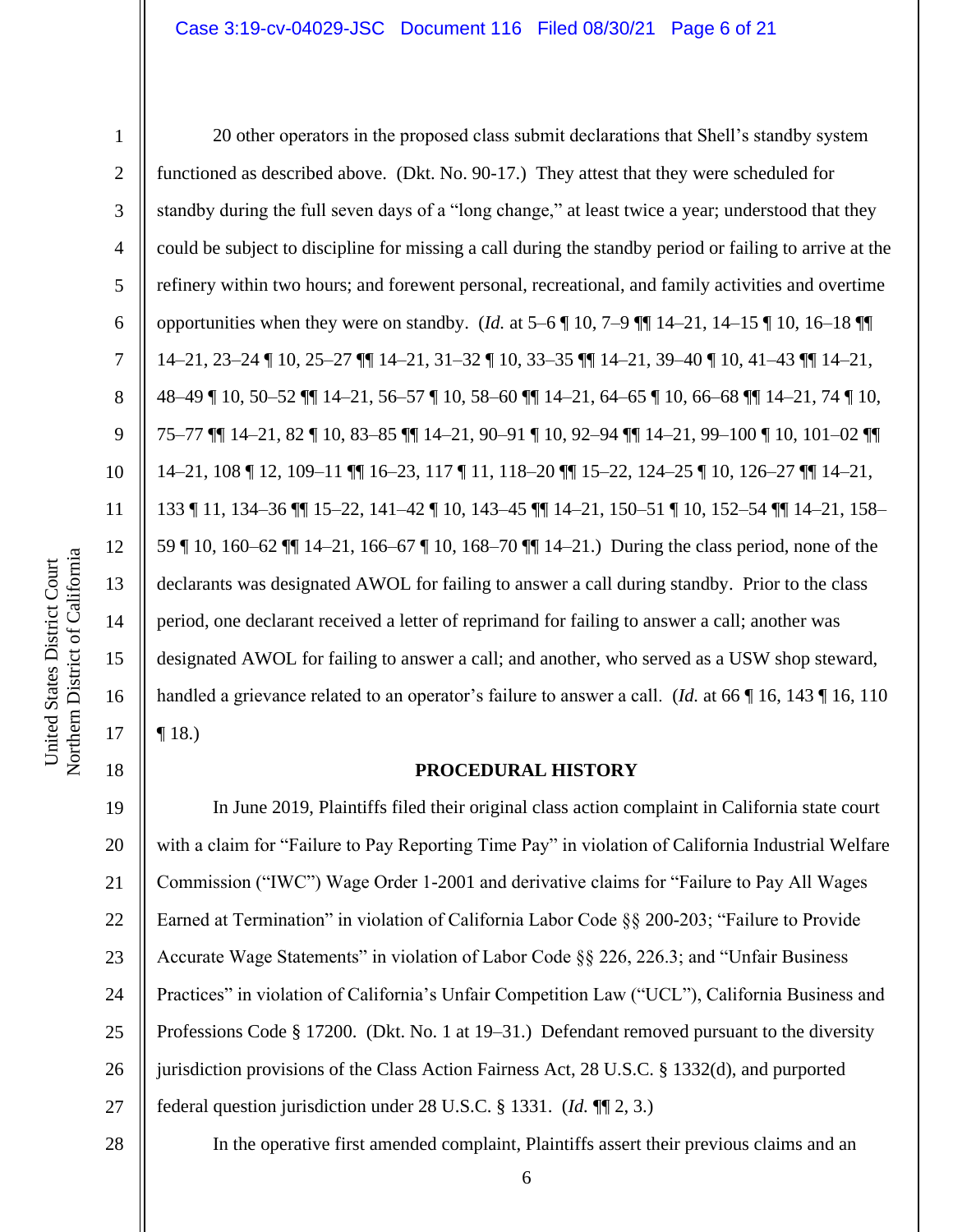|                | Case 3:19-cv-04029-JSC Document 116 Filed 08/30/21 Page 7 of 21                                                                             |
|----------------|---------------------------------------------------------------------------------------------------------------------------------------------|
| 1              | additional claim under California's Private Attorneys General Act, Labor Code § 2698. (Dkt. No.                                             |
| $\overline{2}$ | 18.) The Court denied Defendant's motion to dismiss. (Dkt. No. 26.) Plaintiffs now move to                                                  |
| 3              | certify the following proposed class:                                                                                                       |
| 4              | All Operators working at the refinery of Equilon Enterprises LLC dba                                                                        |
| 5              | Shell Oil Products US in Martinez, California at any time from June<br>4, 2015, four years prior to the filing of this complaint, up to and |
| 6              | continuing through January 31, 2020.                                                                                                        |
| $\overline{7}$ | (Dkt. No. 90 at 9.) Plaintiffs also propose a "Waiting Time Penalties Sub-Class":                                                           |
| 8              | All Operators who have been employed and separated from                                                                                     |
| 9              | employment (either by involuntary termination or resignation) at the<br>refinery of Equilon Enterprises LLC dba Shell Oil Products US in    |
| 10             | Martinez, California, at any time from June 4, 2015 through January<br>31, 2020, and who did not timely receive all their wages at time of  |
| 11             | separation.                                                                                                                                 |
| 12             | (Id.)                                                                                                                                       |
| 13             | <b>DISCUSSION</b>                                                                                                                           |
| 14             | I.<br><b>Request for Judicial Notice</b>                                                                                                    |
| 15             | Defendant requests that the Court take judicial notice of a trial court order denying class                                                 |
|                |                                                                                                                                             |
| 16             | certification in Ward v. Tilly's, No. BC595405 (Cal. Super. Ct. filed Sept. 21, 2015), and "[t]he                                           |
| 17             | September 21, 2018 releases of all wage-related claims against" Defendant by some putative class                                            |
| 18             | members, evidenced in six documents from the class action settlement in Berlanga v. Equilon                                                 |
| 19             | <i>Enters., LLC, No.</i> 3:17-cv-00282-MMC (N.D. Cal. filed Jan. 19, 2017). (Dkt. No. 102.) Plaintiffs                                      |
| 20             | oppose. (Dkt. No. 112-1.)                                                                                                                   |
| 21             | As to the <i>Ward</i> order, (Dkt. No. 102 at $5-17$ ), the Court takes judicial notice as a matter of                                      |
| 22             | public record not subject to reasonable dispute. See Lee v. City of L.A., 250 F.3d 668, 689–90 (9th                                         |
| 23             | Cir. 2001). As to the <i>Berlanga</i> settlement, (Dkt. No. 102 at 19–377), the Court takes judicial                                        |
| 24             | notice of the adjudicative fact—that is, the existence and contents of the settlement—but not the                                           |
| 25             | settlement's legal effect on the merits of this case. See Lee, 250 F.3d at 689–90; see also                                                 |
| 26             | Wojciechowski v. Kohlberg Ventures, LLC, 923 F.3d 685 (9th Cir. 2019) (interpreting legal effect                                            |
| 27             | of prior class action settlement upon the rights of the parties).                                                                           |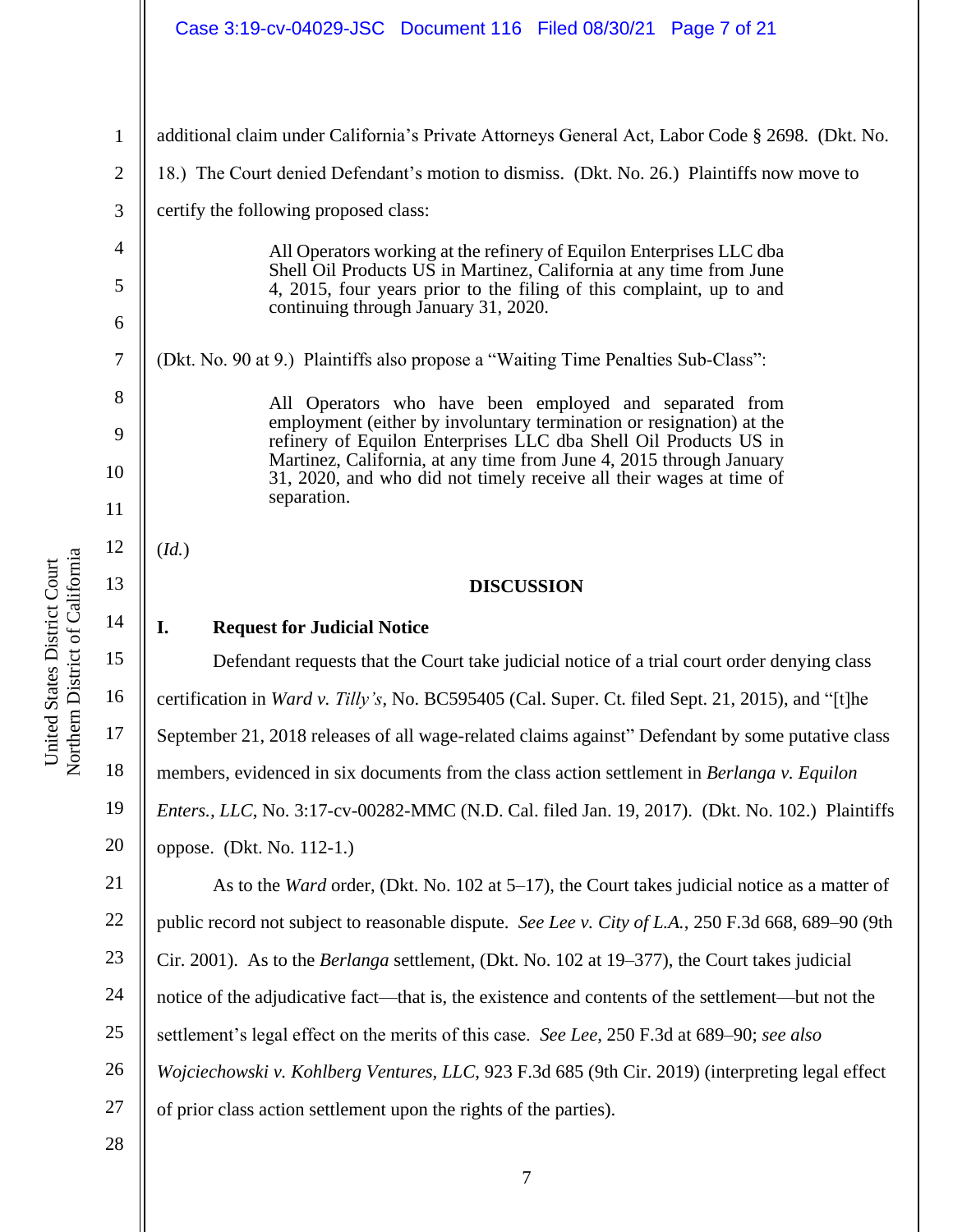| $\overline{2}$ |
|----------------|
| 3              |
| $\overline{4}$ |
| 5              |
| 6              |
| 7              |
| 8              |

10

11

12

20

21

1

## **II. Class Certification**

"Federal Rule of Civil Procedure 23 governs the maintenance of class actions in federal court." *Briseno v. ConAgra Foods, Inc.*, 844 F.3d 1121, 1124 (9th Cir. 2017). Plaintiffs must satisfy the threshold requirements of Rule 23(a) as well as the requirements under one of the subsections of Rule 23(b). *Mazza v. Am. Honda Motor Co.*, 666 F.3d 581, 588–89 (9th Cir. 2012). Under Rule 23(a), a case is appropriate for certification if:

- (1) the class is so numerous that joinder of all members is impracticable;
- (2) there are questions of law or fact common to the class;
- (3) the claims or defenses of the representative parties are typical of the claims or defenses of the class; and
- (4) the representative parties will fairly and adequately protect the interests of the class.

13 14 15 16 17 18 19 Fed. R. Civ. P. 23(a). Plaintiffs contend that the putative class satisfies Rule 23(b)(3), which requires the Court to find "that the questions of law or fact common to class members predominate over any questions affecting only individual members, and that a class action is superior to other available methods for fairly and efficiently adjudicating the controversy." Fed. R. Civ. P. 23(b)(3). "Before certifying a class, the trial court must conduct a rigorous analysis to determine whether the party seeking certification has met the prerequisites of Rule 23." *Mazza*, 666 F.3d at 588 (internal quotation marks omitted).

- **A. Rule 23(a)**
- 

# **1. Numerosity**

22 23 24 25 26 27 28 The putative class must be "so numerous that joinder of all members is impracticable." Fed. R. Civ. P. 23(a)(1). "[I]mpracticability does not mean impossibility, but only the difficulty or inconvenience of joining all members of the class." *Harris v. Palm Springs Alpine Estates, Inc.*, 329 F.2d 909, 913–14 (9th Cir. 1964) (internal quotation marks and citation omitted). "While there is no fixed number that satisfies the numerosity requirement, as a general matter, a class greater than forty often satisfies the requirement, while one less than twenty-one does not." *Ries v. Ariz. Beverages USA LLC*, 287 F.R.D. 523, 536 (N.D. Cal. 2012).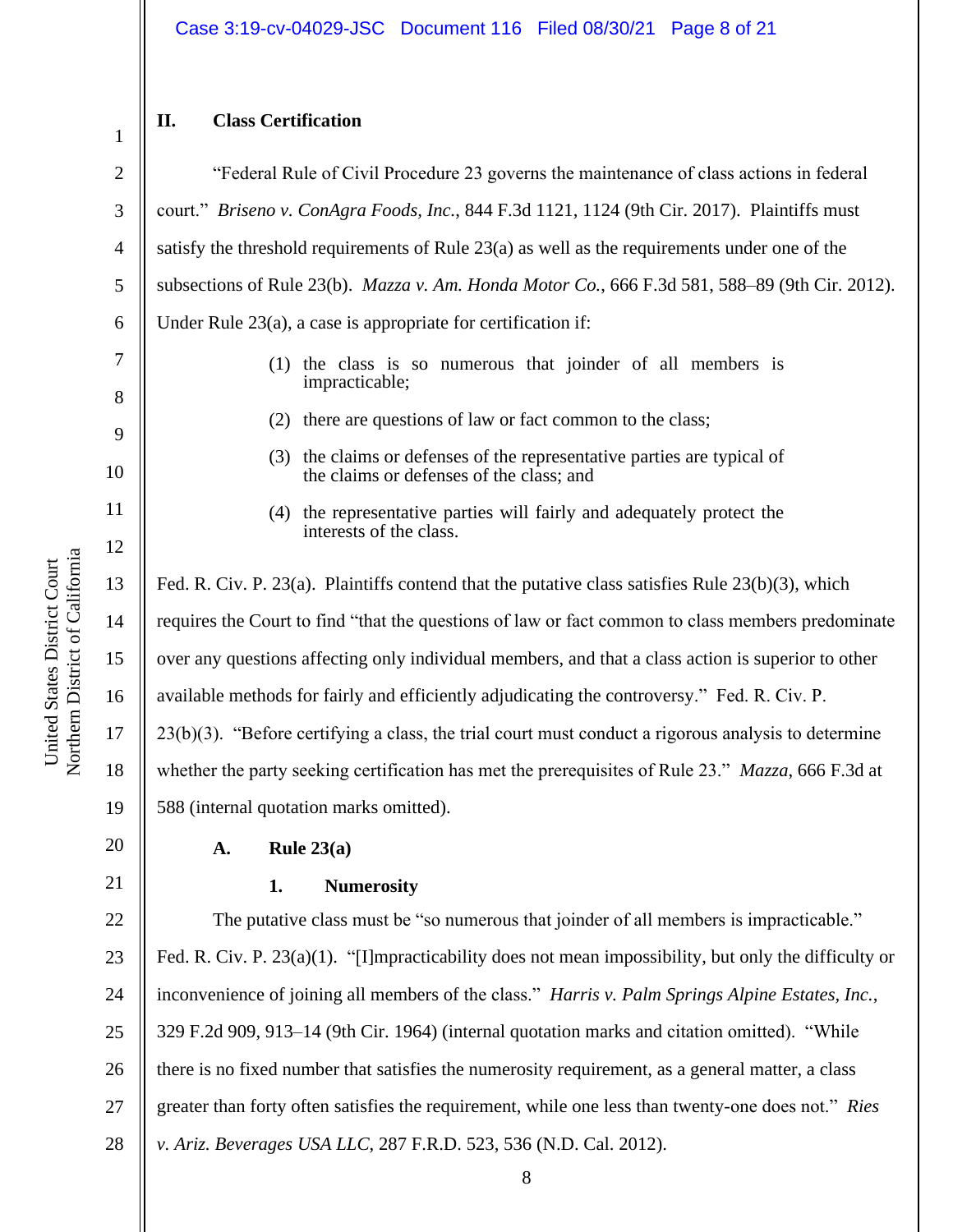#### Case 3:19-cv-04029-JSC Document 116 Filed 08/30/21 Page 9 of 21

1

2

3

4

5

6

7

8

9

10

11

12

13

14

15

16

17

18

Plaintiffs estimate the class is 300 operators, making it impracticable to bring all class members before the Court on an individual basis. Their estimate relies on a list, produced by Defendant, of operators employed between July 14, 2015 and January 31, 2020—slightly narrower than the class period. (Dkt. No. 89-2.) Defendant argues that the estimate is overly broad because it may include operators who were not on 12-hour shifts, and thus did not have standby responsibilities, and operators whose claims are barred by the *Berlanga* settlement or the statute of limitations. However, these arguments do not reduce the putative class below the threshold for numerosity, as Defendant does not provide a figure lower than 300 or explain an alternative estimate. *Cf. Castillo v. Bank of Am., NA*, 980 F.3d 723, 732 n.3 (9th Cir. 2020) (noting, in Rule 23(b)(3) predominance analysis, that "a large portion of the proposed class was . . . never exposed to the challenged policy," where defendant estimated that 35.2 to 41.7 percent were not exposed). Moreover, one of Defendant's declarants separately estimated that Shell employed 300 operators at a single point in time, in July 2019, which suggests that a higher number might have been employed over the class period. (*See* Dkt. No. 4 ¶ 14.) And 20 members of the putative class, in addition to the four named Plaintiffs, attest that they were operators on 12-hour shifts during the class period. (Dkt. No. 90-17.) Accordingly, Plaintiffs have established that the class is sufficiently numerous.

#### **2. Commonality**

19 20 21 22 23 24 25 26 27 28 "[C]ommonality requires that the class members' claims 'depend upon a common contention' such that 'determination of its truth or falsity will resolve an issue that is central to the validity of each [claim] in one stroke.'" *Mazza v. Am. Honda Motor Co.*, 666 F.3d 581, 588 (9th Cir. 2012) (quoting *Wal-Mart Stores, Inc. v. Dukes*, 564 U.S. 338, 350 (2011)). "[P]laintiff[s] must demonstrate the capacity of classwide proceedings to generate common answers to common questions of law or fact that are apt to drive the resolution of the litigation." *Id.* (internal quotation marks and citation omitted). The commonality requirement is construed permissively and is "less rigorous than the companion requirements of Rule 23(b)(3)." *Hanlon v. Chrysler Corp.*, 150 F.3d 1011, 1019 (9th Cir. 1998). "Even a single common question of law or fact that resolves a central issue will be sufficient to satisfy this mandatory requirement for all class actions." *Castillo v.*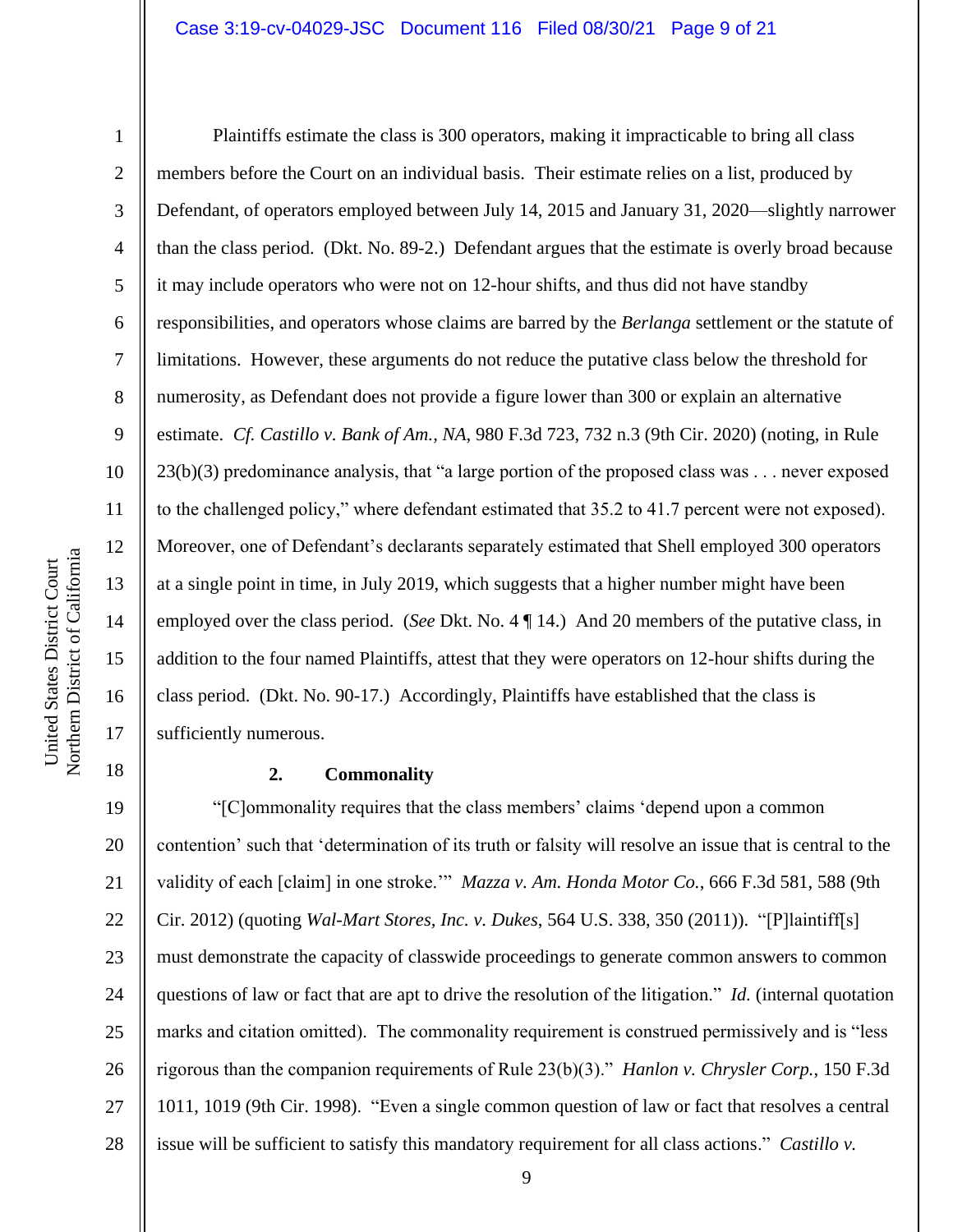*Bank of Am., NA*, 980 F.3d 723, 728 (9th Cir. 2020).

Plaintiffs satisfy the commonality requirement. Whether Defendant had a practice of requiring operators to be on standby for 1.5 hours and be able to arrive at the refinery within two hours, and whether that practice constitutes "report[ing] for work" under the IWC Wage Order, is a common question underlying every cause of action that is capable of common resolution for the class. *Compare Kamar v. Radio Shack Corp.*, 254 F.R.D. 387, 396 (C.D. Cal. 2008) (holding requirement met because "[t]here is at least one significant issue common to them: whether [defendant's] stated policies complied with California's reporting time and split shift regulations"), *with Morales v. New Albertsons, Inc.*, 2014 WL 10988341, at \*5–6 (C.D. Cal. June 19, 2014) (holding requirement not met because "circumstances surrounding each class member's going to the store varied in aspects crucial to the question of whether that employee was reporting for work"). This central question goes to the heart of each cause of action and each class member's potential relief, satisfying the "limited burden" of commonality. *Mazza*, 666 F.3d at 589.

A sub-class may be appropriate for the waiting time penalties claim, which is discussed further below. (Dkt. No. 90 at 9.)

## **3. Typicality**

18 19 20 21 22 23 24 25 26 27 28 "Typicality refers to the nature of the claim or defense of the class representative and not on facts surrounding the claim or defense." *Hunt v. Check Recovery Sys., Inc.*, 241 F.R.D. 505, 510 (N.D. Cal. 2007) (citing *Hanon v. Dataproducts Corp.*, 976 F.2d 497, 508 (9th Cir. 1992)). "The test of typicality is whether other members have the same or similar injury, whether the action is based on conduct which is not unique to the named plaintiffs, and whether other class members have been injured by the same course of conduct." *Evon v. Law Offices of Sidney Mickell*, 688 F.3d 1015, 1030 (9th Cir. 2012) (internal quotation marks and citation omitted). The typicality requirement serves as a "guidepost[] for determining whether under the particular circumstances maintenance of a class action is economical and whether the named plaintiff's claim and the class claims are so interrelated that the interests of the class members will be fairly and adequately protected in their absence." *Wal-Mart Stores, Inc. v. Dukes*, 564 U.S. 338, 349 n.5

1

2

3

4

5

6

7

8

9

10

11

12

13

14

15

16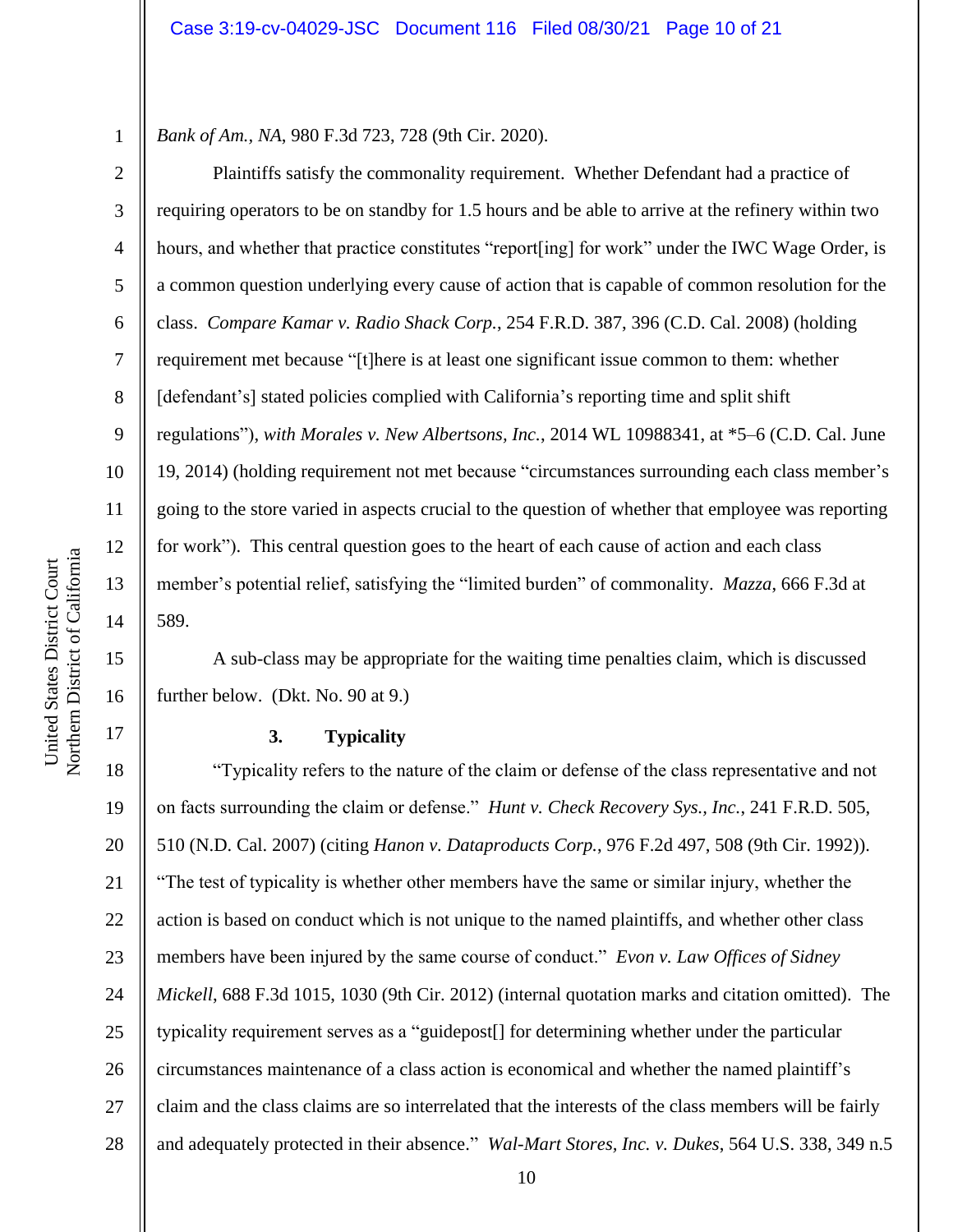Northern District of California Northern District of California United States District Court United States District Court

(2011).

1

2

3

4

5

6

7

8

9

10

11

12

13

14

15

16

17

18

19

20

21

22

23

Plaintiffs' claims are typical because they arise out of Shell's uniform policy, at least on the record before the Court. *See Castillo v. Bank of Am., NA*, 980 F.3d 723, 730 (9th Cir. 2020) ("[Plaintiff's] claims arise from the same allegedly unlawful policy of using total hours worked in the divisor. For this reason, [plaintiff's] claims are reasonably co-extensive with the putative class members, and [she] has satisfied the requirement of typicality." (internal quotation marks omitted)). The CBA's standby provisions appear to be a uniform policy for operators on 12-hour shifts, and Plaintiffs have presented evidence that the policy was uniformly applied. (*See* Dkt. No. 90-17.) Defendant's arguments to the contrary, (*see* Dkt. No. 101 at 32), are unavailing as they stem from factual disputes that "go[] to the merits of the claims, not whether the named Plaintiffs' claims are typical of the class." *Johnson v. Serenity Transp., Inc.*, 2018 WL 3646540, at \*7 (N.D. Cal. Aug. 1, 2018).

**4. Adequacy of Representation**

Like typicality, adequacy of representation ultimately concerns whether the class action device will protect the interests of absent class members. *Wal-Mart Stores, Inc. v. Dukes*, 564 U.S. 338, 349 n.5 (2011); Fed. R. Civ. P. 23(a)(4). Courts ask, "(1) do the named plaintiffs and their counsel have any conflicts of interest with other class members and (2) will the named plaintiffs and their counsel prosecute the actions vigorously on behalf of the class?" *Evon v. Law Offices of Sidney Mickell*, 688 F.3d 1015, 1030 (9th Cir. 2012) (citation omitted); *see also Brown v. Ticor Title Ins.*, 982 F.2d 386, 390 (9th Cir. 1992) (noting that adequacy of representation "depends on the qualifications of counsel for the representatives, an absence of antagonism, a sharing of interests between representatives and absentees, and the unlikelihood that the suit is collusive" (citation omitted)); Fed. R. Civ. P.  $23(g)(1)$ .

24 25 26 27 28 No conflicts between Plaintiffs and with other class members are apparent, and Plaintiffs' involvement in the suit, including as deponents, suggests they will vigorously prosecute the case. Defendant objects to Plaintiffs as class representatives based on their conduct in several discovery disputes. None of the issues raised suggest that Plaintiffs have "abdicated any role in the case beyond that of furnishing their names." *Keegan v. Am. Honda Motor Co.*, 284 F.R.D. 504, 525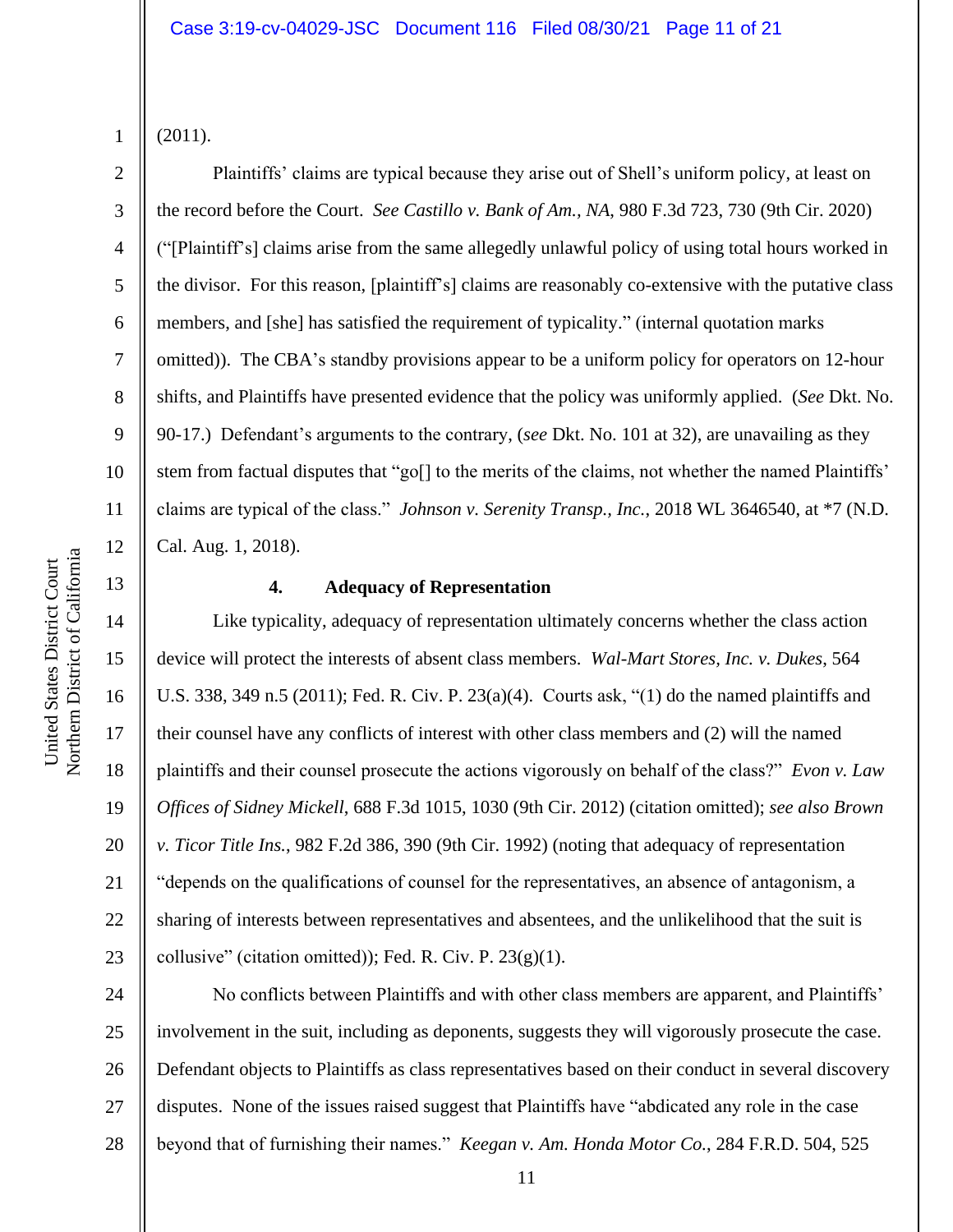1 2 3 4 5 6 7 8 9 10 11 12 13 14 15 16 17 18 19 20 21 22 23 24 25 26 27 28 (C.D. Cal. 2012) ("While credibility is a relevant consideration with respect to the adequacy analysis, to show that a class representative is not adequate, credibility problems must relate to issues directly relevant to the litigation or . . . confirmed examples of dishonesty, such as a criminal conviction for fraud." (internal quotation marks and citations omitted)); *Harris v. Vector Mktg. Corp.*, 753 F. Supp. 2d 996, 1015 (N.D. Cal. 2010) ("Only when attacks on the credibility of the representative party are so sharp as to jeopardize the interests of absent class members should such attacks render a putative class representative inadequate."). As to the adequacy of class counsel, the Court must consider: (i) the work counsel has done in identifying or investigating potential claims in the action; (ii) counsel's experience in handling class actions, other complex litigation, and the types of claims asserted in the action; (iii) counsel's knowledge of the applicable law; and (iv) the resources that counsel will commit to representing the class[.] Fed. R. Civ. P. 23(g)(1)(A). Plaintiffs propose Weinberg, Roger & Rosenfeld A.P.C. and Leonard Carder LLP as class counsel. The former firm has represented Plaintiffs since the start and the latter appeared earlier this year to support class certification and the parties' settlement conference before a magistrate judge. Counsel are experienced with class action suits under California wageand-hour law and have adequately prosecuted the case, including conducting successful outreach to 20 members of the proposed class. (*See* Dkt. No. 90-1 ¶¶ 3–7; Dkt. No. 90-20 ¶¶ 2, 15–16.) In addition to the discovery dispute conduct mentioned above, Defendant objects to appointing eight attorneys because only a few have appeared at hearings or depositions thus far, and because two are from a new firm. These arguments miss the mark. Eight attorneys is within the reasonable range for a case like this, and, contrary to Defendant's contention, assigning a smaller number of attorneys to cover hearings or depositions may be consistent with efficient and cost-effective representation of the class. *See Chalmers v. City of L.A.*, 796 F.2d 1205, 1210 (9th Cir. 1986) (explaining that reducing class counsel's requested attorneys' fees is appropriate "if the hours expended are deemed excessive or otherwise unnecessary"). In sum, given that Plaintiffs have no apparent conflicts of interest with other class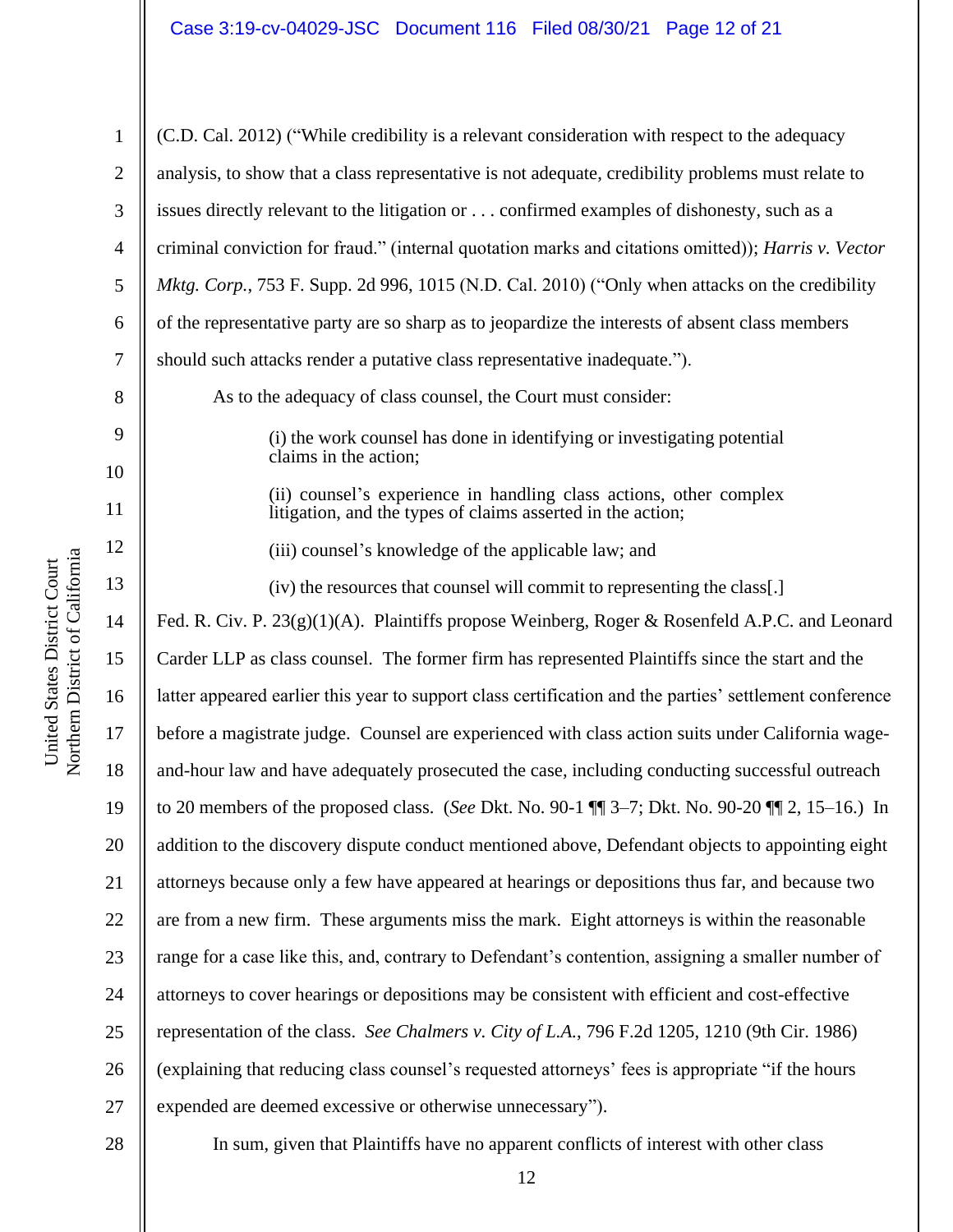members, Plaintiffs are actively participating in the case, and Plaintiffs' counsel is highly experienced in class action wage-and-hour litigation, the adequacy requirement is met.

#### **B. Rule 23(b)(3)**

#### **1. Predominance**

"The focus of the predominance inquiry is whether a proposed class is sufficiently cohesive to warrant adjudication by representation. But the rule does not require a plaintiff seeking class certification to prove that each element of their claim is susceptible to classwide proof, so long as one or more common questions predominate." *Castillo v. Bank of Am., NA*, 980 F.3d 723, 730 (9th Cir. 2020) (internal quotation marks omitted) (citing *Amgen Inc. v. Conn. Ret. Plans & Tr. Funds*, 568 U.S. 455, 469 (2013)). "Considering whether 'questions of law or fact common to the class predominate' begins, of course, with the elements of the underlying cause of action." *Erica P. John Fund, Inc. v. Halliburton Co.*, 563 U.S. 804, 809 (2011). "[T]he Court identifies the substantive issues related to plaintiff's claims . . . ; then considers the proof necessary to establish each element of the claim or defense; and considers how these issues would be tried." *Gaudin v. Saxon Mortg. Servs., Inc.*, 297 F.R.D. 417, 426 (N.D. Cal. 2013). Class certification "analysis will frequently entail overlap with the merits of the plaintiff's underlying claim . . . because the class determination generally involves considerations that are enmeshed in the factual and legal issues comprising the plaintiff's cause of action." *Comcast Corp. v. Behrend*, 569 U.S. 27, 33–34 (2013) (internal quotation marks and citations omitted).

# 20

1

2

3

4

5

6

7

8

9

10

11

12

13

14

15

16

17

18

19

# **a. Reporting-Time Pay**

21 22 23 24 25 26 Plaintiffs' first claim for reporting-time pay has three elements: (1) employees were required to report for work; (2) employees did report; and (3) employees were not put to work. *See* Cal. Code Regs., tit. 8, § 11010 subd. 5 (2001). "For purposes of class certification, the issue is whether these [elements] may be applied on a classwide basis, generating a classwide answer . . . or whether the determination requires too much individualized analysis." *Narayan v. EGL, Inc.*, 285 F.R.D. 473, 478 (N.D. Cal. 2012).

27 28 Common questions predominate the issue of whether operators were required to report for work and did report within the meaning of the IWC Wage Order. The record before the Court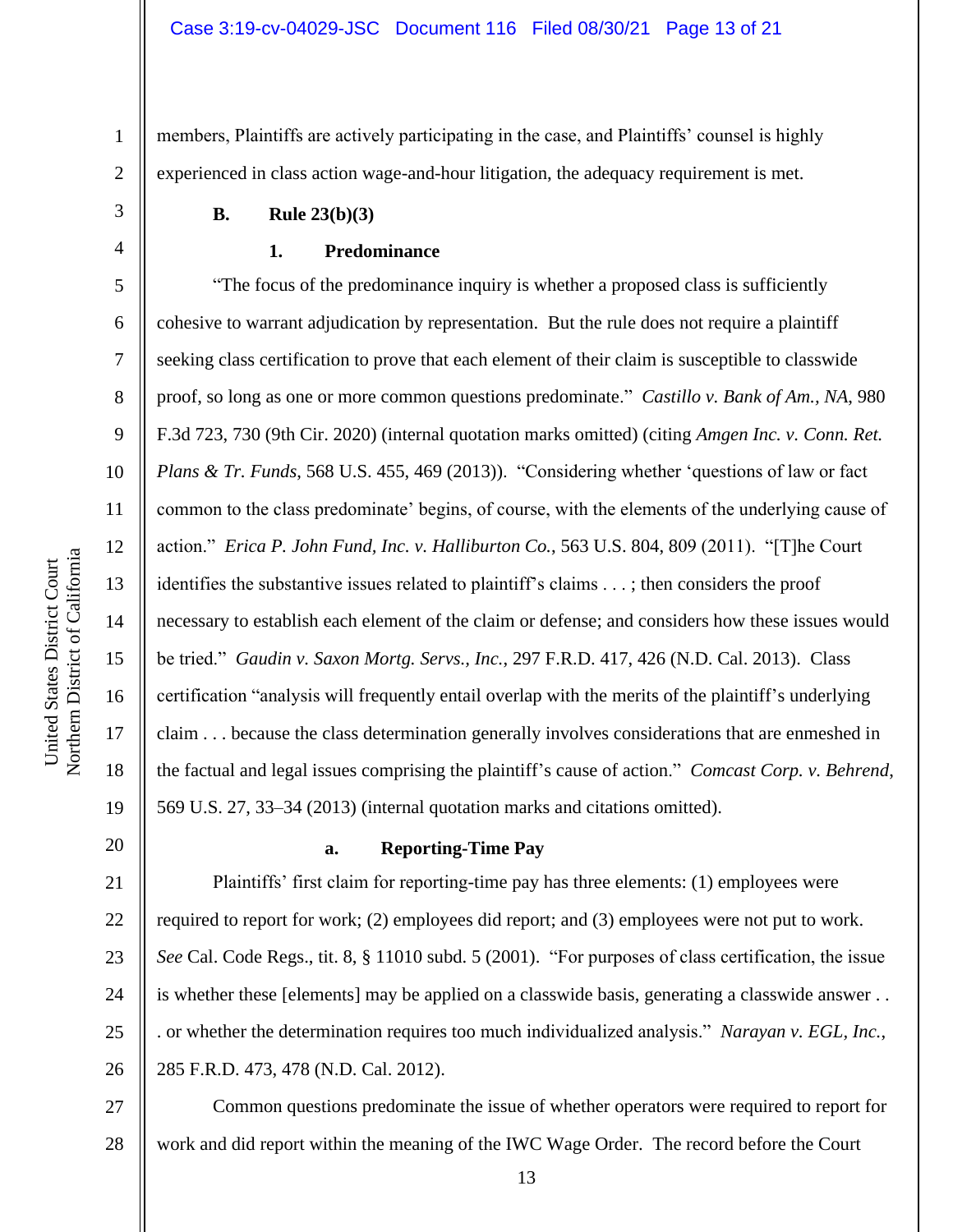10 11 12 Northern District of California Northern District of California 13 14 15 16 17

1

2

3

4

5

6

7

8

9

indicates a uniform, widespread requirement of 1.5 hour standby periods for operators. All operators on 12-hour shifts were subject to standby, and all in a uniform way: by remaining available for a phone call and able to arrive at the refinery within two hours. Operators could be disciplined for failing to answer a phone call or arrive at the refinery within two hours. Defendant argues that the CBA standby provisions were "guidelines" and that departments could have their own standby policies that would supersede the CBA. However, the current record does not support a finding that any department had its own different standby policy, even if a department could. *See In re AutoZone, Inc., Wage & Hour Emp. Pracs. Litig.*, 289 F.R.D. 526, 533–34 (N.D. Cal. 2012), *aff'd*, 789 F. App'x 9 (9th Cir. 2019) (explaining that courts find predominance where plaintiffs present substantial evidence of a specific, detailed, company-wide policy or practice even if defendant presents some conflicting evidence). To the extent there is genuinely conflicting evidence as to whether Shell had a uniform standby policy, that question is common to the class and susceptible of common proof. *See In re Wells Fargo Home Mortg. Overtime Pay Litig.*, 571 F.3d 953, 958–59 (9th Cir. 2009) ("[U]niform corporate policies will often bear heavily on questions of predominance and superiority. . . . Such centralized rules, to the extent they reflect the realities of the workplace, suggest a uniformity among employees that is susceptible to common proof.").

18 19 20 21 22 23 24 25 26 27 28 Defendant's other arguments in opposition go primarily to the merits, particularly the extent to which *Ward v. Tilly's*, 243 Cal. Rptr. 3d 461 (Cal. Ct. App. 2019), controls this case. (Dkt. No. 101 at 17–24.) Defendant also asserts that the reporting-time pay claim demands that each employee was "at the ready" for each standby period—that is, that the employee was reachable and able to arrive at the refinery within two hours if called—and thus demands individualized proof. But, as the *Ward* court explained, "report[ing] for work within the meaning of the wage order is best understood as presenting oneself *as ordered*." *Ward*, 243 Cal. Rptr. 3d at 475. Thus, whether employees reported for work depends on how Shell ordered them to report—a common question susceptible of common proof. After the trier of fact resolves how Shell ordered employees to report to work, the remaining question of when employees did report during the class period is "a damages question which [does] not defeat predominance." *Castillo v. Bank of* 

United States District Court

United States District Court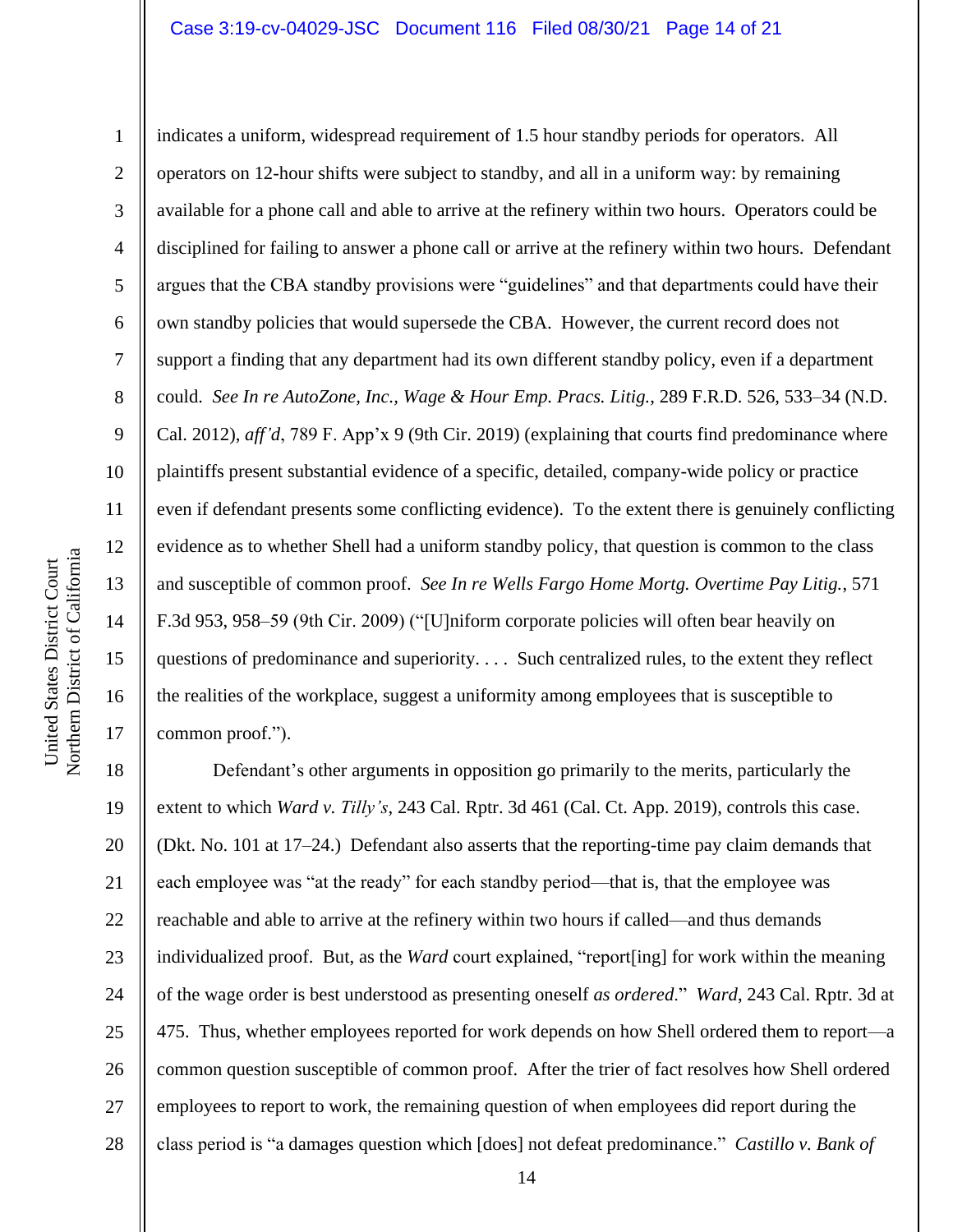*Am., NA*, 980 F.3d 723, 730 (9th Cir. 2020) ("[T]he rule does not require a plaintiff seeking class certification to prove that each element of their claim is susceptible to classwide proof, so long as one or more common questions predominate."). Finally, Defendant's citation to the order denying class certification in *Ward*, (Dkt. No. 102 at 5–17), is unpersuasive. The *Ward* court apparently found that a class-wide trial was unmanageable because, among other issues, whether the parttime employee class members had been required to work a "call in shift" required individualized proof. Not so here. Plaintiffs have submitted evidence that shows when each class member was assigned a standby shift.

# 9

10

11

12

13

14

15

16

17

18

19

20

21

1

2

3

4

5

6

7

8

#### **b. Waiting Time Penalties**

Plaintiffs' second claim alleges that Defendant "willfully" failed to pay the wages "earned and unpaid" within the applicable time period to employees who were discharged or quit. Cal. Lab. Code §§ 201(a), 202(a), 203. This claim derives entirely from the reporting-time pay claim, (*see* Dkt. No. 112 at 16): the crux is that if Plaintiffs should have been paid for their standby time, but were not, then Defendant failed to pay all wages "earned and unpaid" when their employment ended. *See Perez v. Leprino Foods Co.*, 2021 WL 53068, at \*13–14, 17 (E.D. Cal. Jan. 6, 2021) (holding that "derivative claims" for waiting time penalties, inaccurate wage statements, and UCL violations satisfy commonality and predominance requirements). The only substantial issue on this claim that may require individualized proof is whether each employee either was discharged or quit within the class period. That is a "damages question" that does not overcome the predominance of the common question of law. *Castillo v. Bank of Am., NA*, 980 F.3d 723, 730 (9th Cir. 2020).

22 23 24 25 26 27 28 The proposed sub-class includes all operators who "separated from employment (either by involuntary termination or resignation) . . . at any time from June 4, 2015 through January 31, 2020." (Dkt. No. 90 at 9.) Defendant contends that the class period for this claim can only extend until the date Plaintiffs filed suit, June 4, 2019. While there is authority for the proposition that an individual plaintiff can only recover waiting time penalties for the period between separation from employment and filing a complaint, the application to class actions is less clear. *See Sillah v. Command Int'l Sec. Servs.*, 154 F. Supp. 3d 891, 918 (N.D. Cal. 2015) (holding that individual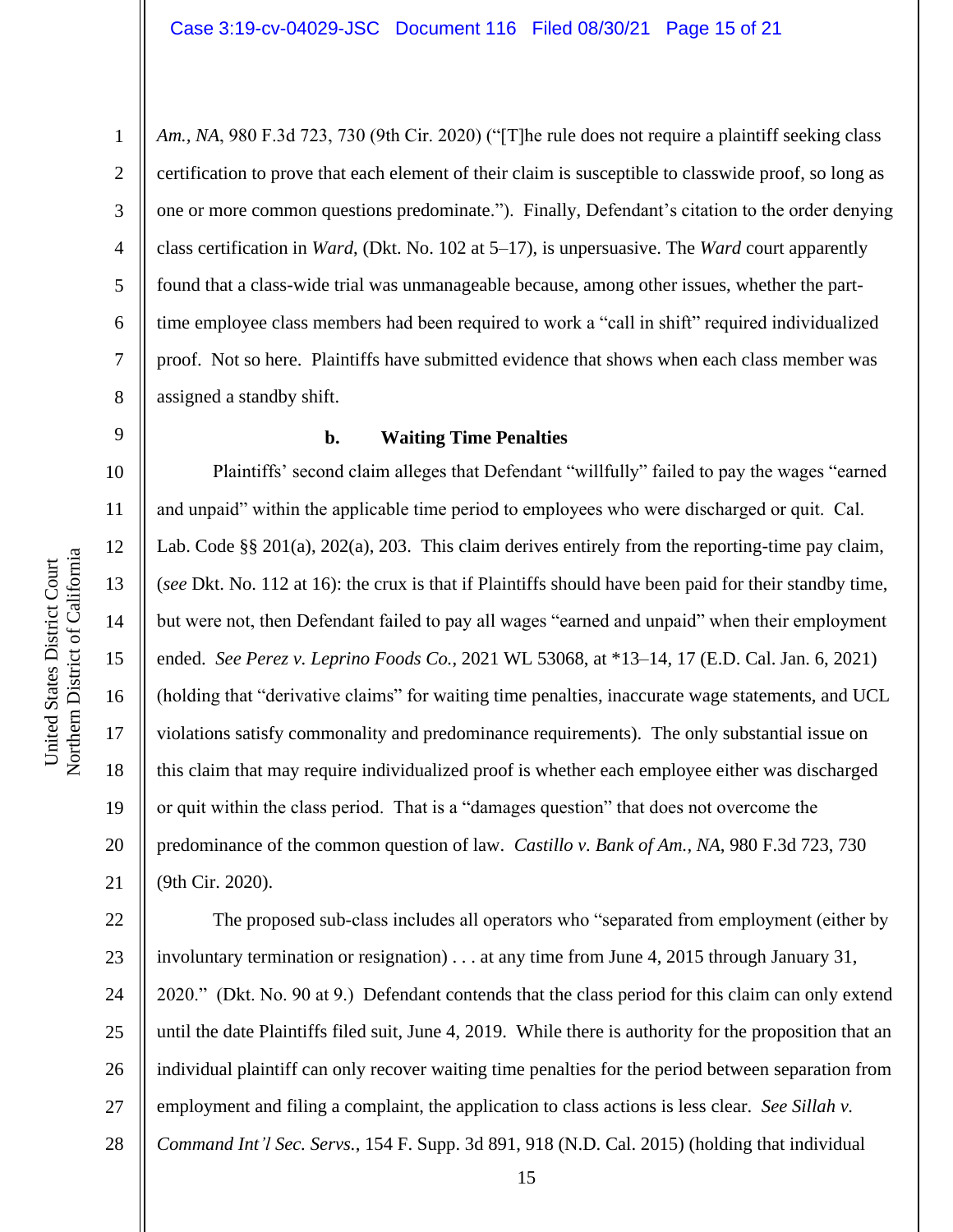6

7

8

9

10

11

12

13

14

15

16

17

18

19

20

21

22

1

plaintiff could not recover because he was fired after filing suit). *Cf. Perez v. Leprino Foods Co.*, 2021 WL 53068, at \*13–14 (E.D. Cal. Jan. 6, 2021) (certifying waiting time penalties sub-class for employees who separated "at any time within four years prior to the filing of the original complaint until" the date of certification). In any event, whether section 203 penalties can be recovered by persons who separated from the employer after the lawsuit was filed is a common, predominant question.

Defendant also argues that the named Plaintiffs inadequately represent the sub-class. When Plaintiffs filed suit, only Plaintiff Malcolm Synigal had separated from employment; the others still worked for Shell. (Dkt. No. 18 ¶¶ 10–13.) The record indicates that Plaintiff Synigal had voluntarily retired, (Dkt. No. 90-24 ¶ 3), and Defendants say this suits him to represent only class members who left voluntarily and therefore have rights under Labor Code § 202, not those who were discharged and have rights under § 201.

In any event, at oral argument the parties represented that since Plaintiffs filed suit, *all* operators have separated from employment, either voluntarily or due to the sale of the refinery. Indeed, although Plaintiffs moved for certification of a sub-class, at oral argument they asserted that no sub-class is needed as all class members quit, were terminated, or involuntarily separated through the refinery sale. The operative complaint, however, does not make any allegations regarding the refinery sale. (*See* Dkt. No. 18 ¶¶ 13, 26, 39–43.) Accordingly, given that Plaintiffs' oral argument position is somewhat different from their motion and relies on facts not alleged in the complaint, and given that Plaintiffs' present position eliminates Defendant's standing concern since there are named Plaintiffs who were terminated by the refinery sale, Plaintiffs' motion for certification of the waiting time penalties claim is denied without prejudice.

23 24 25 26 27 28 On or before September 13, 2021 Plaintiffs may submit a proposed Second Amended Complaint that amends the waiting time penalties claim (but adds no other claims) along with a five-page brief that addresses why the Court should permit Plaintiffs to amend their complaint and why certification of the waiting time penalties claim is appropriate. Since there is an argument that those who separated from employment after the complaint's filing may not be entitled to waiting time penalties, Plaintiffs should consider sub-classes represented by different named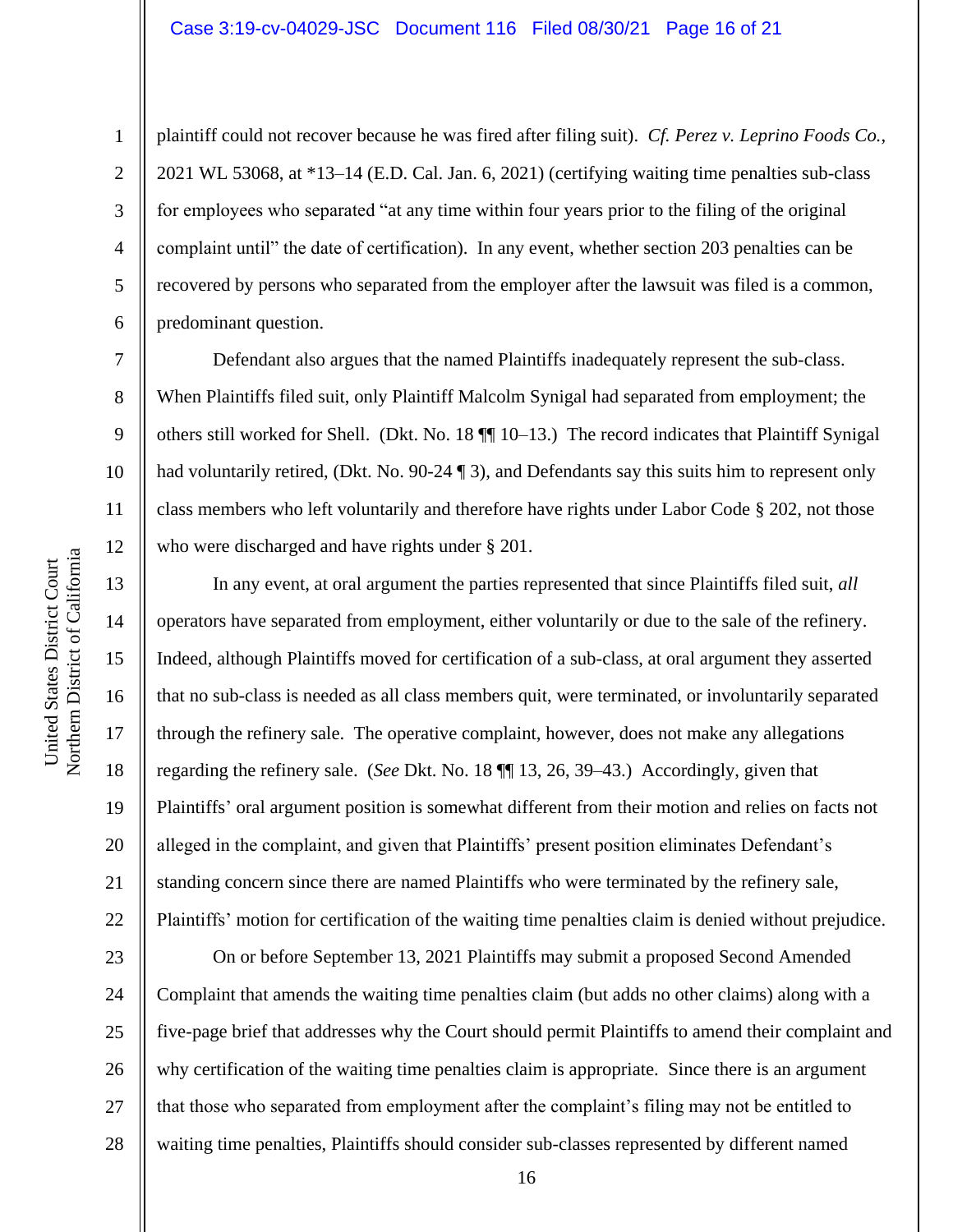1 2 Plaintiffs. Defendant may submit a five-page brief in response to the request for leave to amend as well as the certification issue on or before September 27, 2021.

3 4

5

6

7

8

9

10

11

12

13

14

15

16

17

18

19

20

21

24

#### **c. Third and Fourth Claims**

The remaining claims for which Plaintiffs seek to certify a class are derivative of the first claim for reporting-time pay. Accordingly, they satisfy predominance as well.

The third claim alleges that Defendant failed to furnish an "accurate itemized statement" showing "wages earned" and "hours worked." Cal. Lab. Code §§ 226, 226.3. Here, (*see* Dkt. No. 112 at 18), the crux is that if standby time constitutes hours worked for which Plaintiffs should have earned wages, then Defendant's wage statements violated the Labor Code by including neither the hours nor the wages. *See Reyna v. WestRock Co.*, 2020 WL 5074390, at \*10 (N.D. Cal. Aug. 24, 2020). Given that Defendants admit the wage statements included neither—because Defendant disputes that those were hours worked or wages earned, (Dkt. No. 101 at 29–32)—the Court discerns no substantial issues on this claim other than the issues underlying the reportingtime pay claim.

Plaintiffs' fourth claim alleges that Defendant unlawful conduct under the first, second, and third claims amount to an unlawful business practice that violates California's UCL. Cal. Bus. & Prof. Code §§ 17200 *et seq*. The UCL "borrows violations of other laws and treats these violations, when committed pursuant to business activity, as unlawful practices independently actionable . . . and subject to [] distinct remedies." *Gregory v. Albertson's, Inc.*, 128 Cal. Rptr. 2d 389, 392 (Cal. Ct. App. 2002). As such, the UCL claim rises and falls with Plaintiffs' first claim for reporting-time pay and the derivative second and third claims.

22 23 Accordingly, because common questions predominate on the reporting-time pay claim, they predominate on the third and fourth claims.

**2. Superiority**

25 26 27 To certify, a class action must be "superior to other available methods for fairly and efficiently adjudicating the controversy." Fed. R. Civ. P. 23(b)(3). Courts consider the following factors:

28

(A) the class members' interests in individually controlling the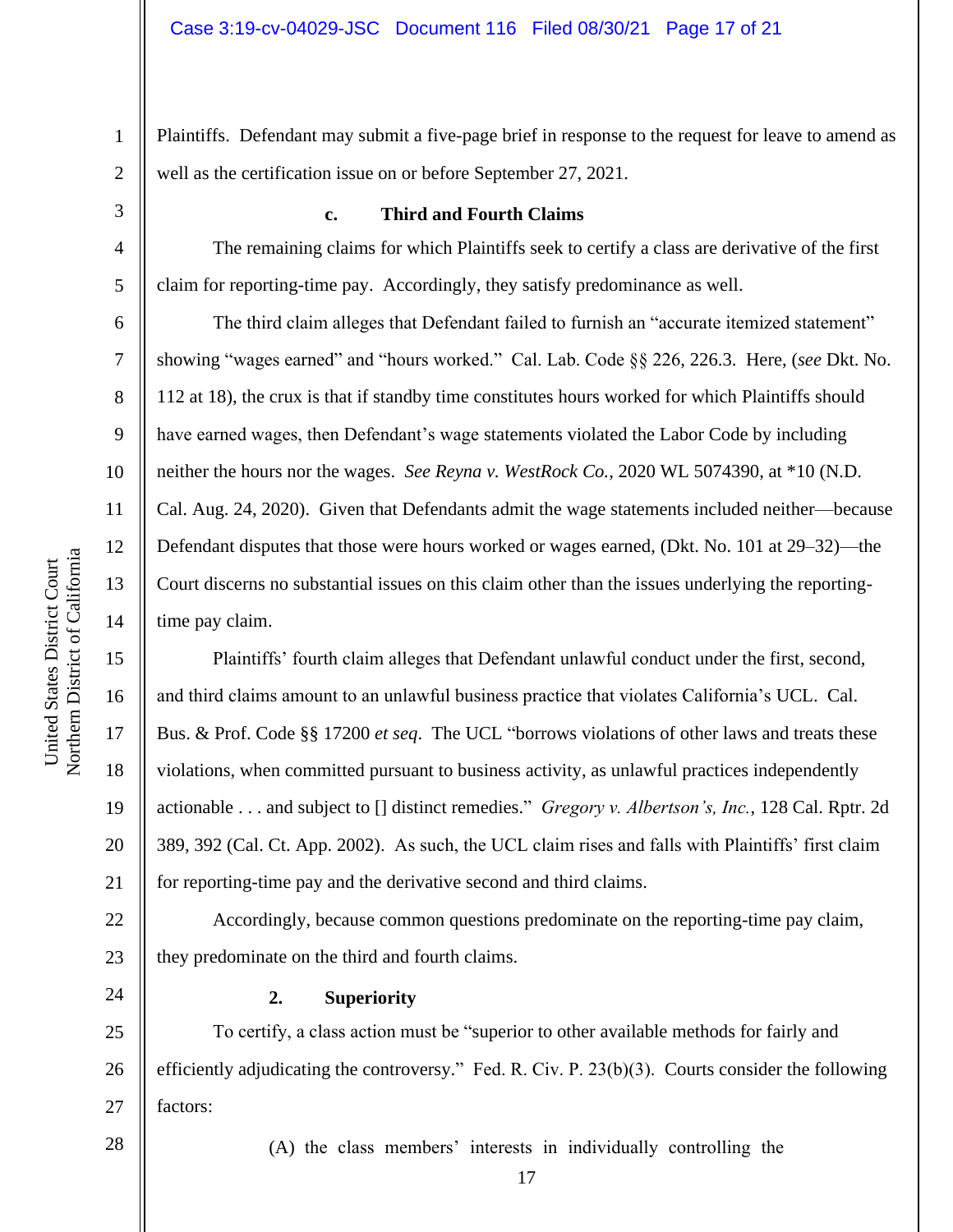prosecution or defense of separate actions;

- (B) the extent and nature of any litigation concerning the controversy already begun by or against class members;
- (C) the desirability or undesirability of concentrating the litigation of the claims in the particular forum; and
- (D) the likely difficulties in managing a class action.

*Id.* "[T]hese factors require]] the court to focus on the efficiency and economy elements of the class action so that cases allowed under subdivision  $(b)(3)$  are those that can be adjudicated most profitably on a representative basis." *Zinser v. Accufix Research Inst., Inc.*, 253 F.3d 1180, 1190 (9th Cir. 2001) (internal quotation marks and citation omitted).

Here, a class action will serve to streamline time, effort, and expense. There is no current similar litigation concerning these putative class members. And the predominance of common questions, as explained above, make a class action a more manageable device than individual litigation. At the heart of this case is a single question of law, whether Shell's standby periods constitute "reporting time." *See Bernstein v. Virgin Am., Inc.*, 3 F.4th 1127, 1144 (9th Cir. 2021) (holding superiority requirement met where "the applicability of California law has been adjudicated on a class-wide or subclass-wide basis").

17 18 19 20 21 22 23 24 25 26 27 Defendant argues superiority is lacking because Plaintiffs cannot establish that each employee was "at the ready" in a manageable way and because other mechanisms are available, specifically grievances under the CBA or wage claims before the California Labor Commissioner. (Dkt. No. 101 at 24–26.) As explained with regard to predominance, it is not clear as a matter of law that Plaintiffs will need to establish each employee was "at the ready"; if they do, that question will be secondary to the predominant question of whether employees were "required to report" to work. Union grievances are not an alternative mechanism because Plaintiffs allege not that Shell's standby practices violated the CBA, but that the standby practices formalized in the CBA violated the law. Finally, individual adjudications through the California Labor Commissioner are less manageable than a class action because common questions will recur. Accordingly, the superiority requirement is met.

United States District Court

1

2

3

4

5

6

7

8

9

10

11

12

13

14

15

16

28

18

\* \* \*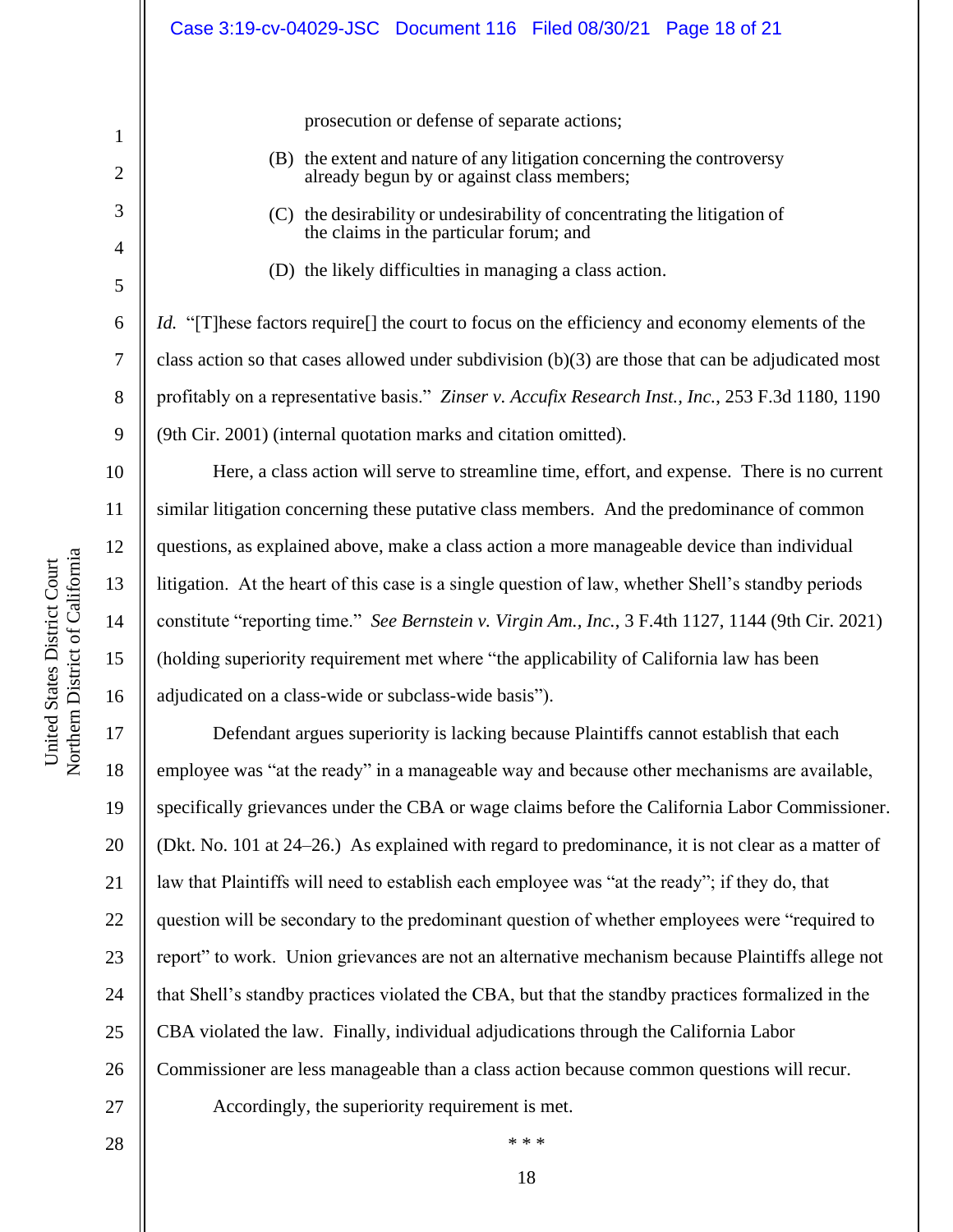4

5

6

7

8

9

10

11

12

13

14

15

16

17

18

19

20

The record before the Court establishes that Plaintiffs satisfy the Rule 23(a) and 23(b)(3) requirements to certify a class action, except as to the waiting time penalties claim.

## **III. Administrative Motions to File Under Seal**

Plaintiffs seek to file under seal four documents produced by Shell and filed in support of Plaintiffs' motion for class certification. (Dkt. No. 89.) The documents are a list of putative class members; documents from standby-related grievances, with the names of grievants redacted; work schedules indicating standby periods; and Shell's policy on positive discipline. The basis for sealing is that Defendant designated the documents confidential pursuant to the parties' Stipulated Protective Order. (Dkt. No. 29.) However, Plaintiffs dispute the propriety of Defendant's designation and take the position that the documents should be part of the public record. (Dkt. No. 89.) Under this District's Local Rules, where a party seeks to file under seal any material designated as confidential by another party, the submitting party must file a motion for a sealing order. *See* N.D. Cal. Civ. L.R. 79-5(d)-(e). "Within 4 days of the filing of the Administrative Motion to File Under Seal, the Designating Party must file a declaration . . . establishing that all of the designated information is sealable." *Id.* at 79-5(e)(1). "If the Designating Party does not file a responsive declaration as required by subsection  $79-5(e)(1)$  and the Administrative Motion to File Under Seal is denied, the Submitting Party may file the document in the public record no earlier than 4 days, and no later than 10 days, after the motion is denied." *Id.* at 79-5(e)(2). To date, Defendant, the designating party, has not filed a responsive declaration to Plaintiffs' motion to seal. Therefore, the Court DENIES Plaintiffs' motion.

21 22 23 24 25 26 27 28 Defendant seeks to file under seal the deposition of Christopher Eric Palacio. (Dkt. No. 100.) The basis for sealing the entirety of the deposition is that Plaintiffs designated it confidential; Defendant does not comment on the propriety of that designation. (Dkt. No. 100-1 at 2.) As to the entirety of the deposition, Plaintiffs are the designating party and have not filed a responsive declaration establishing that the entire deposition is sealable. *See* N.D. Cal. Civ. L.R. 79-5(e). Defendant's basis for sealing excerpts of the deposition is that Mr. Palacio discussed a specific grievance arising from a disciplinary matter, in which the named grievant has a privacy interest. The Court agrees. *See Bickley v. Schneider Nat., Inc.*, 2011 WL 1344195, at \*2 (N.D.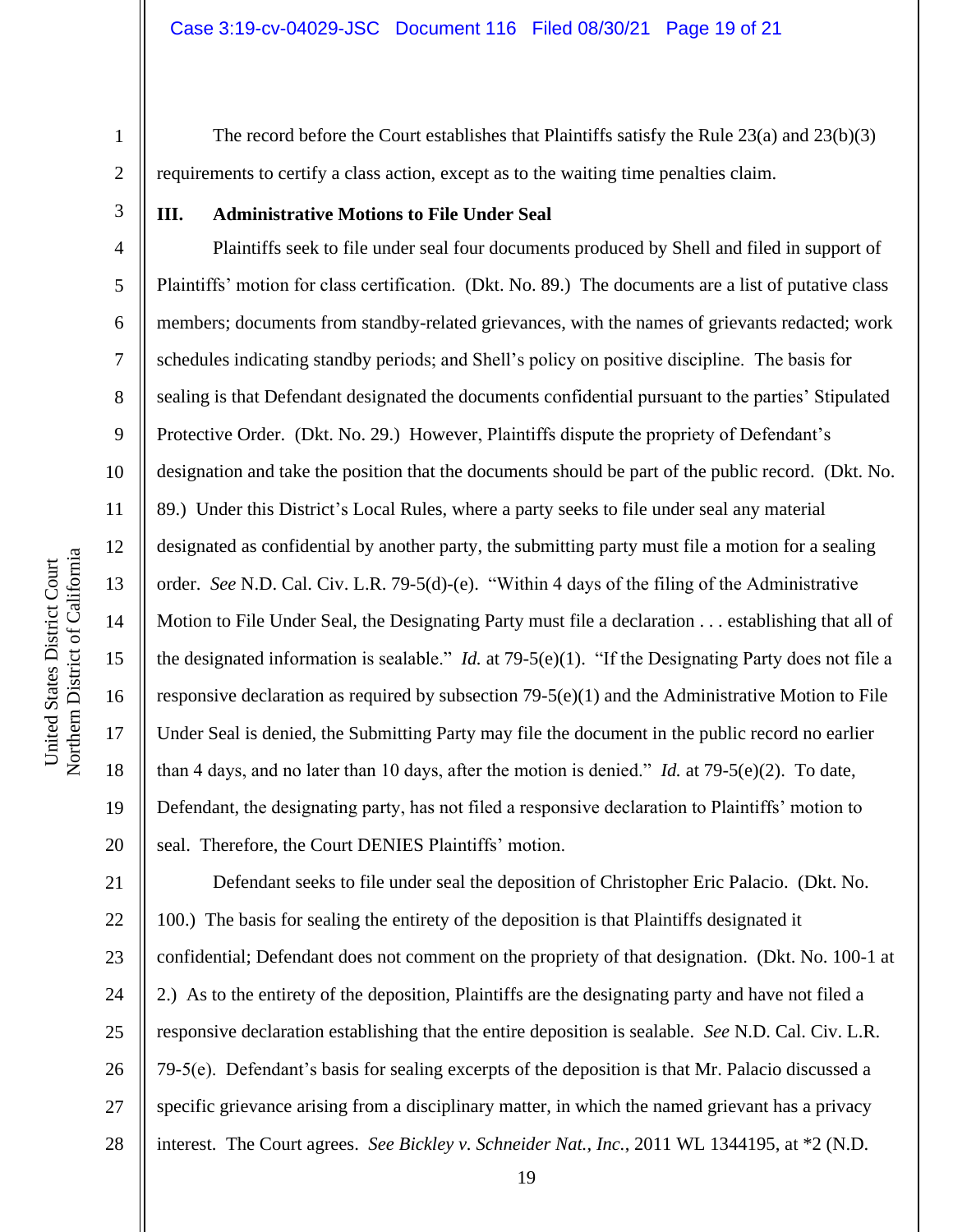Northern District of California Northern District of California United States District Court United States District Court

14

15

16

17

18

1 2 3 4 5 6 7 8 9 10 11 12 13 Cal. Apr. 8, 2011) ("Federal courts expressly recognize a constitutionally-based right of privacy that can be raised in response to discovery. An employee's personnel records and employment information are protected by the constitutional right to privacy." (citation omitted)); *see also Kamakana v. City & Cnty. of Honolulu*, 447 F.3d 1172, 1178–80 (9th Cir. 2006) (applying "good cause" standard to motions to seal documents attached to non-dispositive motions). Therefore, Defendant's motion is GRANTED in part; the excerpts of Mr. Palacio's deposition at Docket No. 100-1 at 26:19–27:6, 27:22–29:6, 30:16-18, 30:22-23, 31:1-3, 32:8-9, 32:14, 39:14-21, may be filed under seal. Finally, Plaintiffs request that the Court disregard the portion of Defendant's opposition that exceeds the 25-page limit, *see* N.D. Cal. Civ. L.R. 7-3(a). (Dkt. No. 112 at 7 n.1.) Because the Court grants in part Plaintiffs' motion for class certification, the request is DENIED as moot. **CONCLUSION** For the reasons explained above, Plaintiffs' motion for class certification is GRANTED in

part. Plaintiffs' claims for (1) reporting time pay, (3) wage statements, and (4) unfair business practices are certified as to the following class:

> All Operators working at the refinery of Equilon Enterprises LLC dba Shell Oil Products US in Martinez, California, *who were scheduled for standby* at any time from June 4, 2015, four years prior to the filing of this complaint, up to and continuing through January 31, 2020.

19 20 21 22 23 24 (emphasis indicates change from proposed class). Plaintiffs may submit a proposed Second Amended Complaint, with a five-page brief addressing why the Court should grant leave to amend and certify the waiting time penalties claim, on or before September 13, 2021. Defendant may submit a five-page brief in response on or before September 27, 2021. Weinberg, Roger & Rosenfeld A.P.C. and Leonard Carder LLP are appointed as class counsel. The Court will hold a further case management conference on October 28, 2021 at 1:30

p.m. by Zoom video. The parties shall submit an updated joint case management conference

26 statement by October 21, 2021. The Statement shall include a proposed case schedule through

27 trial.

//

28